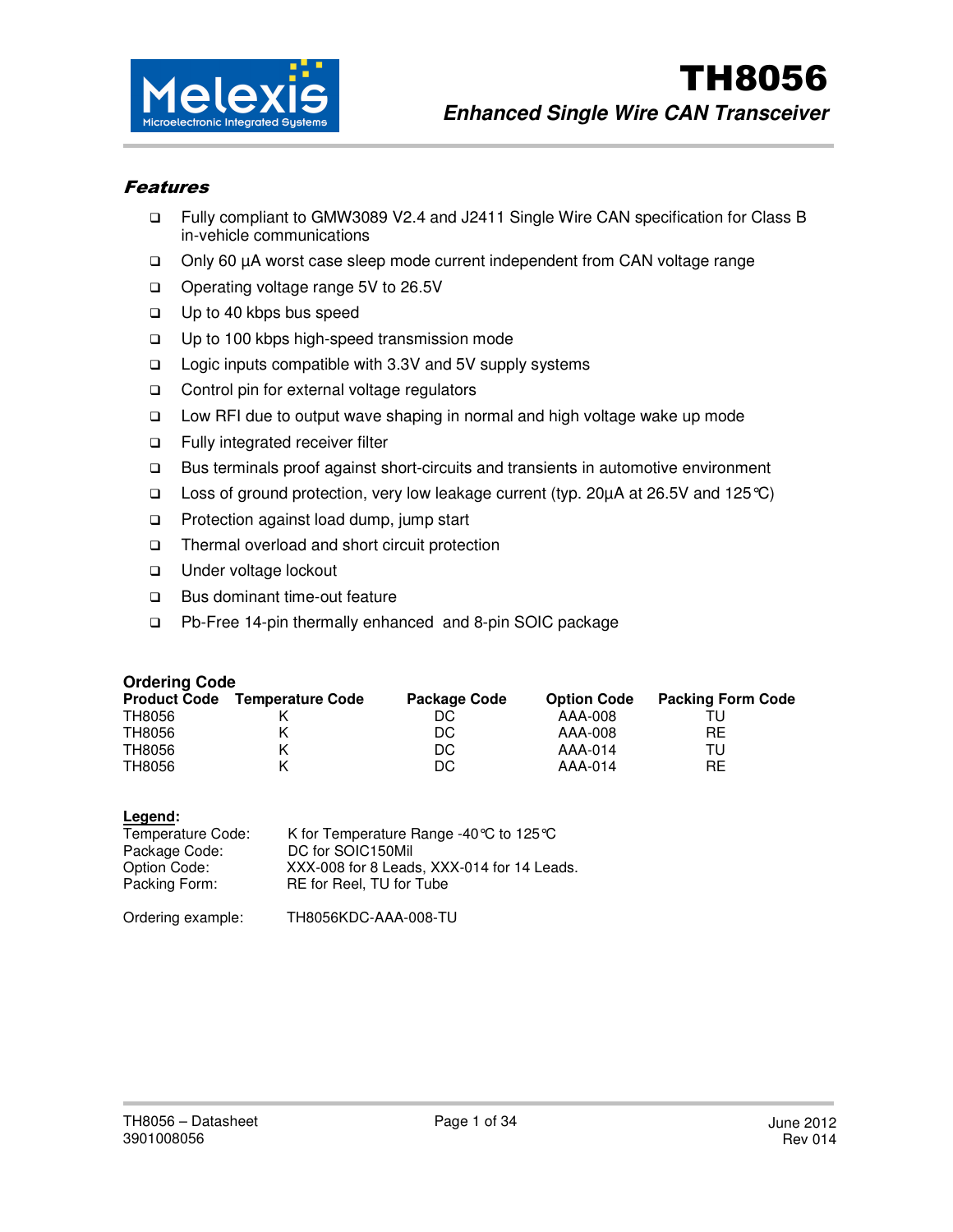

## General Description

The TH8056 is a physical layer device for a single wire data link capable of operating with various CSMA/CR protocols such as the Bosch Controller Area Network (CAN) version 2.0. This serial data link network is intended for use in applications where a high data rate is not required and a lower data rate can achieve cost reductions in both the physical media components and the microprocessor and/or dedicated logic devices that use the network.

The network shall be able to operate in either the normal data rate mode or the high-speed data download mode for assembly line and service data transfer operations. The high-speed mode is only intended to be operational when the bus is attached to an off-board service node. This node shall provide temporary bus electrical loads which facilitate higher speed operation.

The bit rate for normal communications is typically 33.33kbit/s, for high-speed transmissions as described above a typical bit rate of 83.33kbit/s is recommended. The TH8056 is designed in accordance with the Single Wire CAN Physical Layer Specification GMW3089 V2.4 and supports many additional features like under-voltage lock-out, time-out for faulty blocked input signals, output blanking time in case of bus ringing and a very low sleep mode current.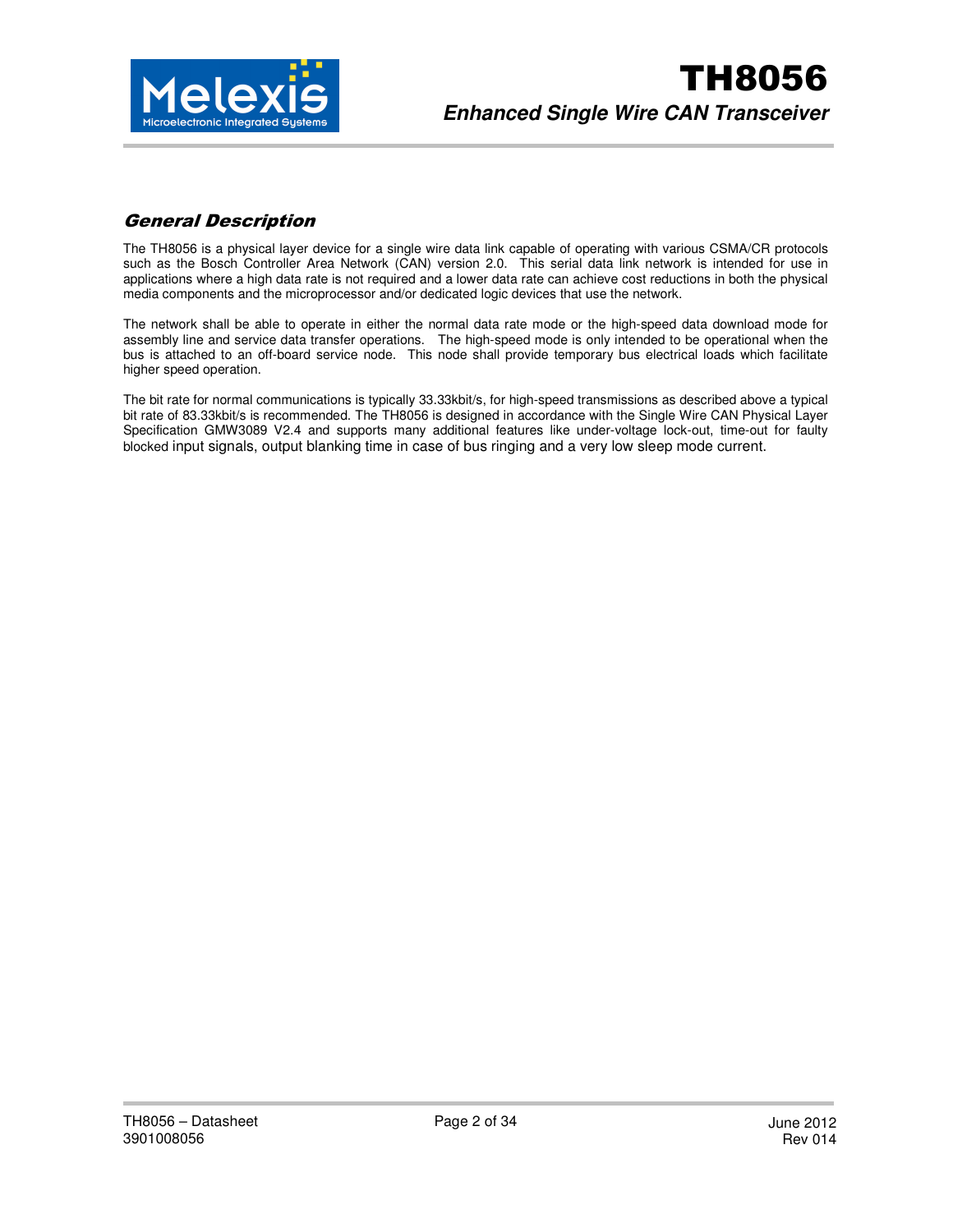

# **Contents**

| 1.           |        |                                                           |    |
|--------------|--------|-----------------------------------------------------------|----|
| 2.           |        |                                                           |    |
|              | 2.1    |                                                           |    |
|              | 2.2    |                                                           |    |
|              | 2.3    |                                                           |    |
|              | 2.4    |                                                           |    |
|              | 2.5    |                                                           |    |
|              | 2.6    |                                                           |    |
| 3.           |        |                                                           |    |
|              | 3.1    |                                                           |    |
|              | 3.2    |                                                           |    |
|              | 3.3    |                                                           |    |
|              | 3.4    |                                                           |    |
|              | 3.5    |                                                           |    |
|              | 3.6    |                                                           |    |
|              | 3.7    |                                                           |    |
|              | 3.8    |                                                           |    |
|              | 3.9    |                                                           |    |
|              | 3.9.1. | Thermal behaviour of TH8056 with SOIC8 - TH8056 KDC A8 21 |    |
|              | 3.10   |                                                           |    |
| 4.           |        |                                                           |    |
|              |        |                                                           |    |
| 5.           |        |                                                           |    |
|              | 5.1    |                                                           |    |
|              | 5.2    |                                                           |    |
| 6.           |        |                                                           |    |
|              | 6.1    |                                                           |    |
|              | 6.2    |                                                           |    |
|              |        |                                                           |    |
| $\mathbf{7}$ |        | <b>ESD/EMC Remarks</b>                                    | 30 |
|              | 7.1    |                                                           |    |
|              | 7.2    |                                                           |    |
|              | 7.3    |                                                           |    |
|              | 7.4    |                                                           |    |
| 8.           |        |                                                           |    |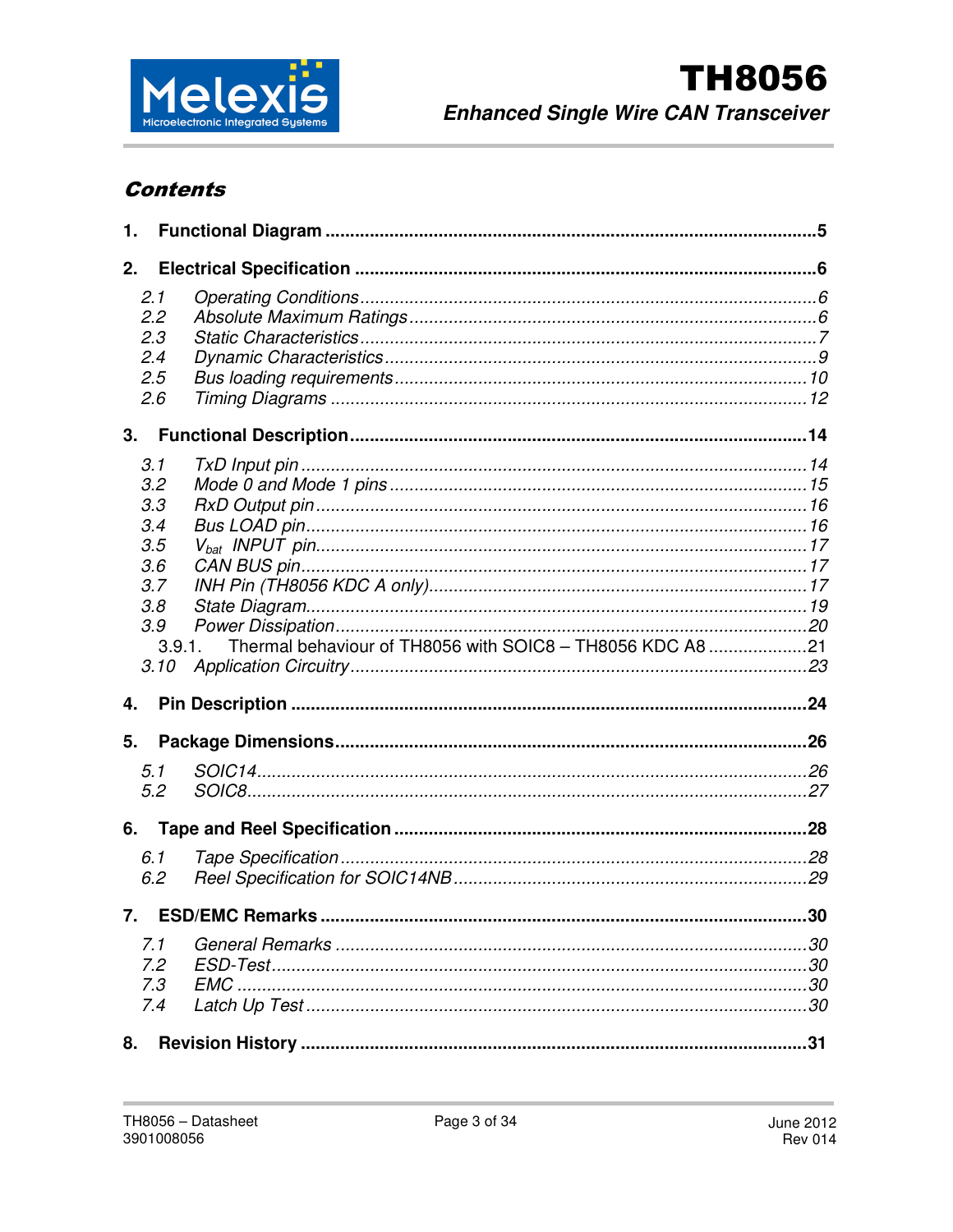

|     | 9. Standard information regarding manufacturability of Melexis products with |  |
|-----|------------------------------------------------------------------------------|--|
| 10. |                                                                              |  |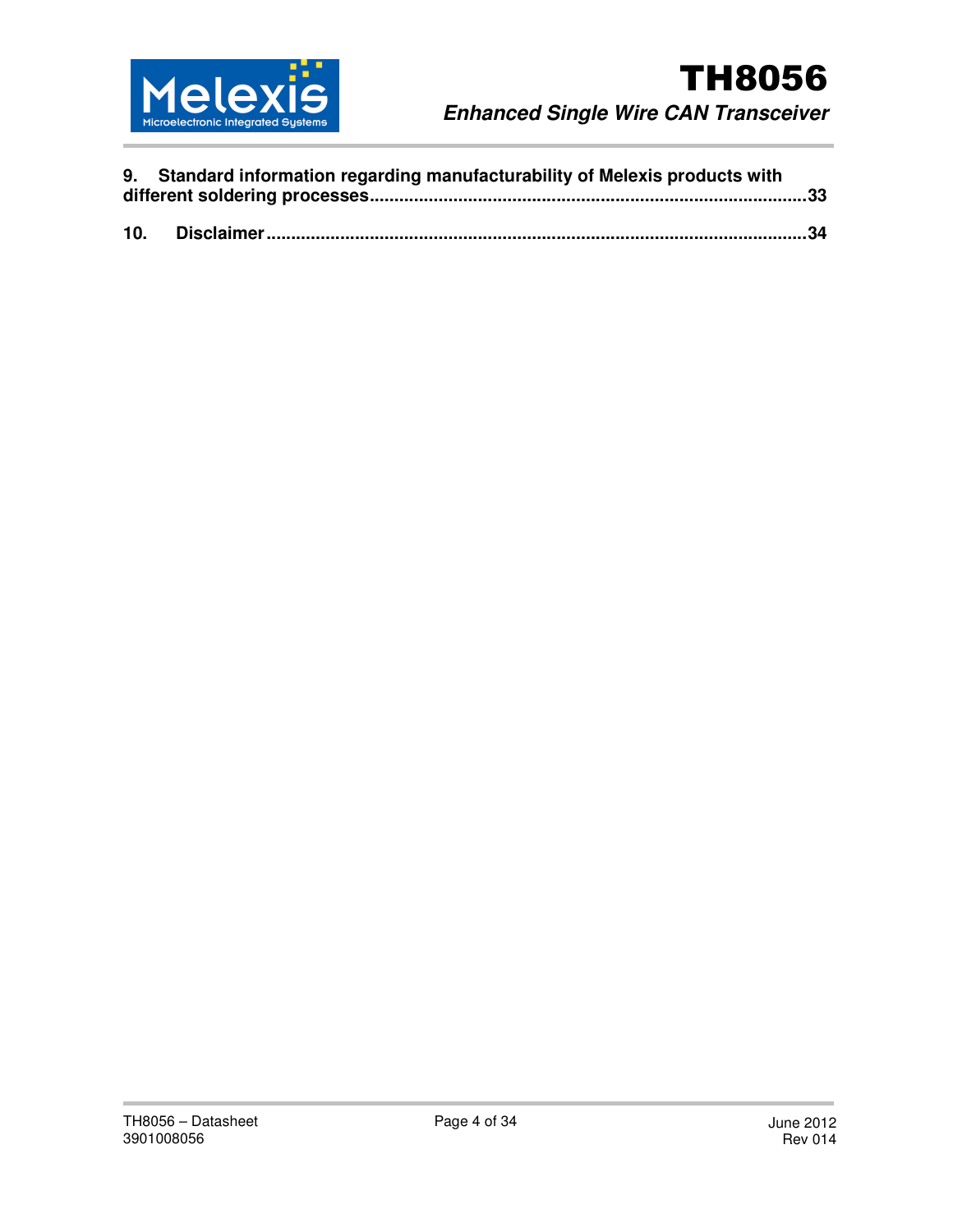

# 1. Functional Diagram



**Figure 1 - Block Diagram**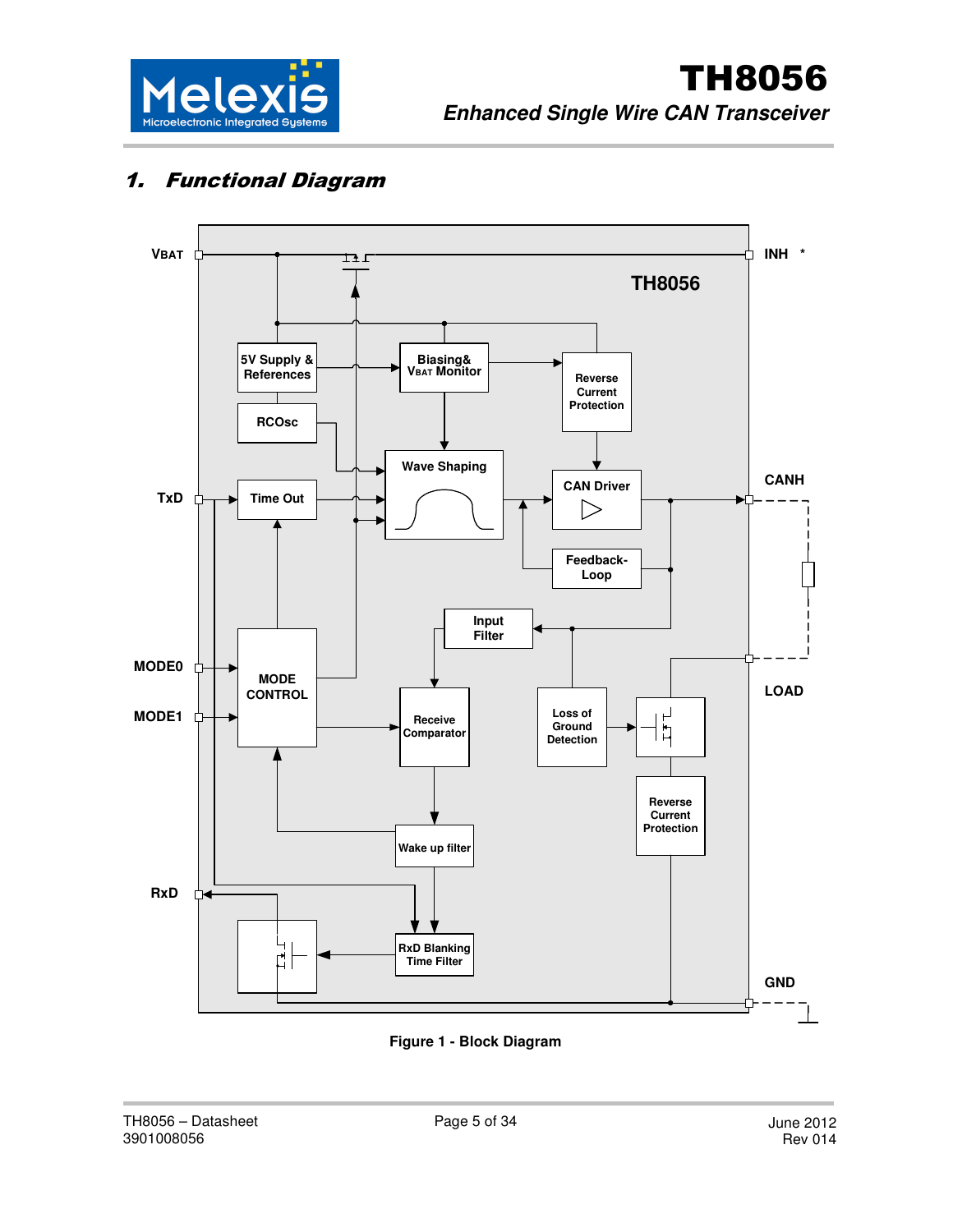

\* INH terminal is present on TH8056 KDC A only

# 2. Electrical Specification

All voltages are referenced to ground (GND). Positive currents flow into the IC. The absolute maximum ratings (in accordance with IEC 134) given in the table below are limiting values that do not lead to a permanent damage of the device but exceeding any of these limits may do so. Long term exposure to limiting values may affect the reliability of the device.

### **2.1 Operating Conditions**

| <b>Parameter</b>                               | <b>Symbol</b> | Min   | <b>Max</b> | Unit    |
|------------------------------------------------|---------------|-------|------------|---------|
| <b>Battery voltage</b>                         | <b>VBAT</b>   | 5.0   | 18         |         |
| Operating ambient temperature for TH8056 KDC A |               | $-40$ | 125        | $\sim$  |
| Junction temperature                           |               | -40   | 150        | $\circ$ |

### **2.2 Absolute Maximum Ratings**

| <b>Parameter</b>                             | Symbol                   | <b>Condition</b>                                                           | <b>Min</b>  | <b>Max</b>     | <b>Unit</b> |  |
|----------------------------------------------|--------------------------|----------------------------------------------------------------------------|-------------|----------------|-------------|--|
| Supply Voltage                               | V <sub>BAT</sub>         |                                                                            | $-0.3$      | 18             | $\vee$      |  |
|                                              | $VBAT_id$                | Load dump; t<500ms                                                         |             | 40             | $\vee$      |  |
| Short-term supply voltage                    |                          | Jump start; t<1min                                                         |             | 26.5           |             |  |
| Transient supply voltage                     | V <sub>BAT tr1</sub>     | ISO 7637/1 pulse 1[1]                                                      | $-50$       |                | $\vee$      |  |
| Transient supply voltage                     | V <sub>BAT,tr2</sub>     | ISO 7637/1 pulses 2[1]                                                     |             | 100            | $\vee$      |  |
| Transient supply voltage                     | V <sub>BAT,tr3</sub>     | ISO 7637/1 pulses 3A, 3B                                                   | $-200$      | 200            | $\vee$      |  |
|                                              |                          | $VBAT = 26.5V$                                                             | $-20$       | 40             | $\vee$      |  |
| CANH voltage                                 | $V_{CANH}$               | $V_{BAT} = 0$                                                              | 40<br>$-40$ |                |             |  |
| Transient bus voltage                        | $V_{CANHtr1}$            | ISO 7637/1 pulse 1 [2]                                                     | -50         |                | V           |  |
| Transient bus voltage                        | $V_{CANH,tr2}$           | ISO 7637/1 pulses 2 [2]                                                    |             | 100            | $\vee$      |  |
| Transient bus voltage                        | $V_{CANH,tr3}$           | ISO 7637/1 pulses 3A, 3B [2]                                               | $-200$      | 200            | V           |  |
| DC voltage on pin LOAD                       | <b>VIOAD</b>             | via R <sub>T</sub> > 2k $\Omega$                                           | -40         | 40             | $\vee$      |  |
| DC voltage on pins TxD, MODE1, MODE0, RxD,   | $V_{DC}$                 |                                                                            | $-0.3$      | $\overline{7}$ | $\vee$      |  |
| ESD capability of any pin (Human Body Model) | <b>ESD<sub>HBM</sub></b> | Human body model,<br>equivalent to discharge<br>100pF with 1.5k $\Omega$ , | $-2$        | $\mathfrak{p}$ | kV          |  |
| Maximum latch - up free current at any Pin   | <b>LATCH</b>             |                                                                            | $-500$      | 500            | mA          |  |
|                                              |                          | in free air, SOIC14                                                        |             | 70             | K/W         |  |
| Thermal impedance [3]                        | $\Theta$ ja              | in free air, SOIC8                                                         |             | 150            |             |  |
| Storage temperature                          | $T_{\text{stg}}$         |                                                                            | $-55$       | 150            | °C          |  |
| Junction temperature                         | $T_{\nu j}$              |                                                                            | -40         | 150            | °C          |  |

 $^{[1]}$  ISO 7637 test pulses are applied to VBAT via a reverse polarity diode and  $>1$ uF blocking capacitor.

<sup>[2]</sup> ISO 7637 test pulses are applied to CANH via a coupling capacitance of 1 nF.

[3] The application board shall be realized with a ground copper foil area >150mm2 (low conductance board in accordance to JEDEC51-7)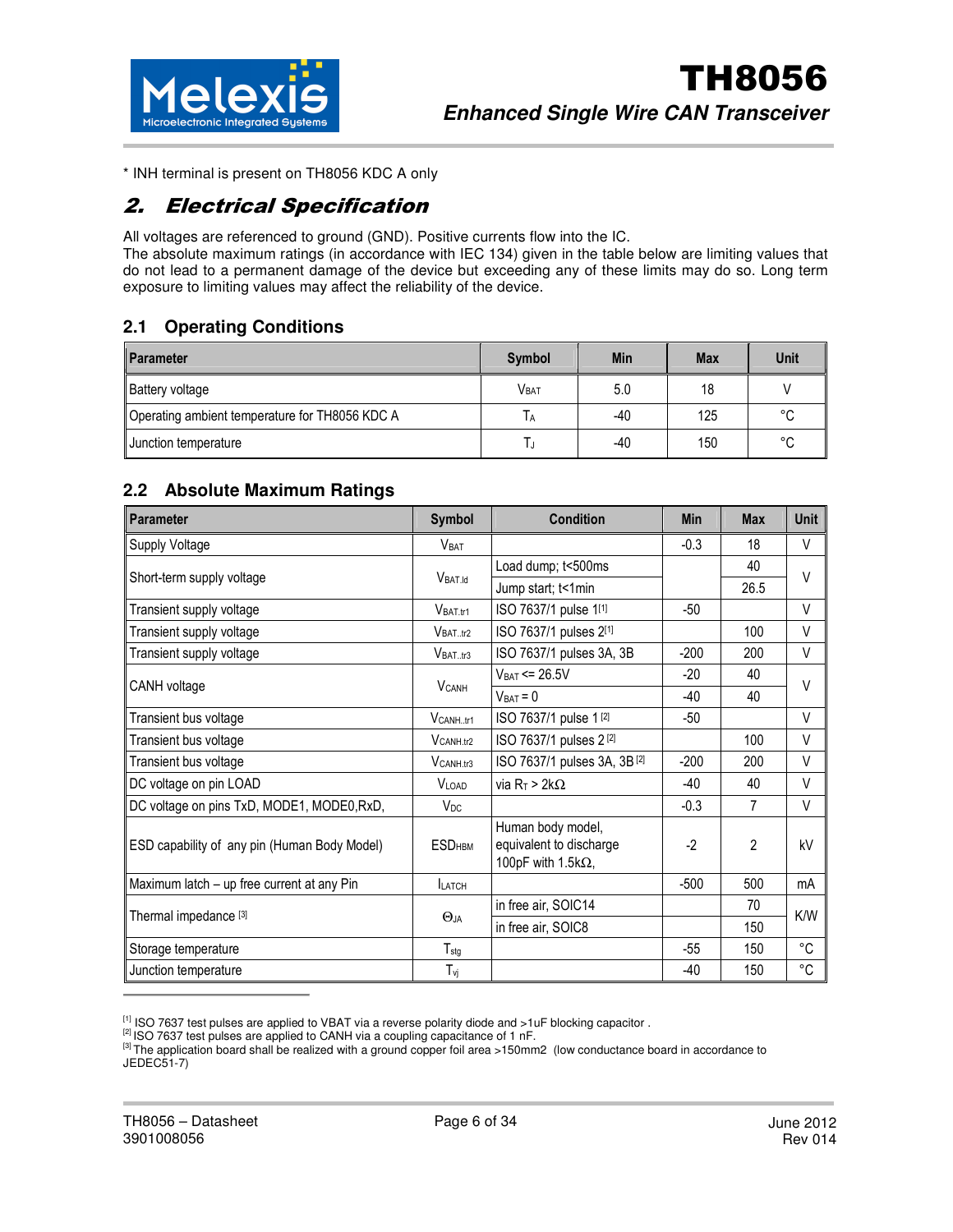

## **2.3 Static Characteristics**

Unless otherwise specified all values in the following tables are valid for V<sub>BAT</sub> = 5V to 26.5V and T<sub>AMB</sub>=-40 °C to 125°C. All voltages are referenced to ground (GND), positive currents flow into the IC.

| Parameter                                     | Symbol                  | <b>Condition</b>                                                                         | Min             | <b>Typ</b> | <b>Max</b>      | Unit   |
|-----------------------------------------------|-------------------------|------------------------------------------------------------------------------------------|-----------------|------------|-----------------|--------|
|                                               |                         |                                                                                          |                 |            |                 |        |
| Operating supply voltage                      | <b>V</b> BAT            |                                                                                          | 6               | 12         | 18              | V      |
| Low battery operating supply voltage          | $V_{BAT\_L}$            | except high-speed/sleep mode                                                             | 5               |            | 6               | $\vee$ |
| Short duration Operating supply voltage       | $V_{BAT\_JS}$           | T<1min, $T_{amb}$ < $85^{\circ}$ C<br>(except high-speed mode)                           | 18              |            | 26.5            | V      |
| Under-voltage lock-out                        | <b>VBATUV</b>           |                                                                                          | 4.0             |            | 4.8             | V      |
| Supply current, recessive, all active modes   | <b>BAT</b>              | $V_{BAT} = 18V$ , TxD open                                                               |                 | 5          | 8               | mA     |
| Normal mode supply current, dominant          | $BATN$ <sup>[2]</sup>   | $V_{BAT} = 26.5V$<br>MODE0=MODE1=H TxD=L,<br>$R_{load} = 200\Omega$                      |                 | 30         | 35              | mA     |
| High-speed mode supply current, dominant      | $IBATH$ [2]             | $V_{BAT} = 16V$<br>MODE0=H, MODE1=L, TxD=L,<br>$R_{load} = 75\Omega$                     |                 | 60         | 75              | mA     |
| Wake-up mode supply current, dominant         | $BATW$ <sup>[2]</sup>   | $VBAT = 26.5V$<br>MODE0=L, MODE1=H, TxD=L,<br>$R_{load} = 200\Omega$                     |                 | 60         | 75              | mA     |
| Sleep mode supply current                     | <b>BATS</b>             | $V_{BAT}$ =13V, $T_{amb}$ < 85°C                                                         |                 | 40         | 60              | μA     |
|                                               |                         | <b>PIN CANH</b>                                                                          |                 |            |                 |        |
| Bus output voltage, low battery               | $V_{oh\_l}$             | $R_L > 200\Omega$ ,<br>Normal, high-speed mode,<br>$5V < V_{BAT} < 6V$                   | 3.4             |            | 5.1             | V      |
| Bus output voltage                            | $V_{oh}$                | $R_L$ > 200 $\Omega$ , Normal mode,<br>$6V < V_{BAT} < 26.5V$                            | 4.4             |            | 5.1             | V      |
| Bus output voltage, high-speed mode           | Voh                     | $R_L$ > 75 $\Omega$ , high-speed mode,<br>$8V < V_{BAT} < 16V$                           | 4.2             |            | 5.1             | V      |
| Fixed Wake-up Output High Voltage             | VohWuFix                | Wake-up mode, $R_L$ > 200 $\Omega$ ,<br>$11.2V < V_{BAT} < 26.5V$                        | 9.9             |            | 12.5            | V      |
| Offset Wake-up Output High Voltage            | VohWuOffset             | Wake-up mode, $R_L$ > 200 $\Omega$ ,<br>$5V < V_{BAT} < 11.2V$                           | $V_{BAT} - 1.5$ |            | <b>VBAT</b>     | V      |
| Recessive state output voltage                | Vol                     | Recessive state or sleep mode,<br>$R_{load} = 6.5 k\Omega$ ,                             | $-0.2$          |            | 0.20            | V      |
| Bus short circuit current                     | -Ican_short             | $V_{CANH} = 0V$ , $V_{BAT} = 26.5V$ ,<br>$TxD = 0V$                                      | 50              |            | 350             | mA     |
| Bus leakage current during loss of ground     | ILKN_CAN <sup>[1]</sup> | Loss of ground, $V_{CANH} = 0V$                                                          | $-50$           |            | 10              | μA     |
| Bus leakage current, bus positive             | LKP_CAN                 | TxD high;                                                                                | $-10$           |            | 10 <sup>°</sup> | μA     |
| Bus input threshold                           | $V_{ih}$                | Normal, high-speed mode                                                                  | 2.0             | 2.1        | 2.2             | V      |
| Bus input threshold low battery               | $V_{ihlb}$              | Normal mode 5V <vbat<6v< td=""><td>1.6</td><td>1.7</td><td>2.2</td><td>V</td></vbat<6v<> | 1.6             | 1.7        | 2.2             | V      |
| Fixed Wake-up Input High Voltage<br>Threshold | VihWuFix <sup>[2]</sup> | Sleep mode, VBAT > 11.2V                                                                 | 6.6             |            | 7.9             | V      |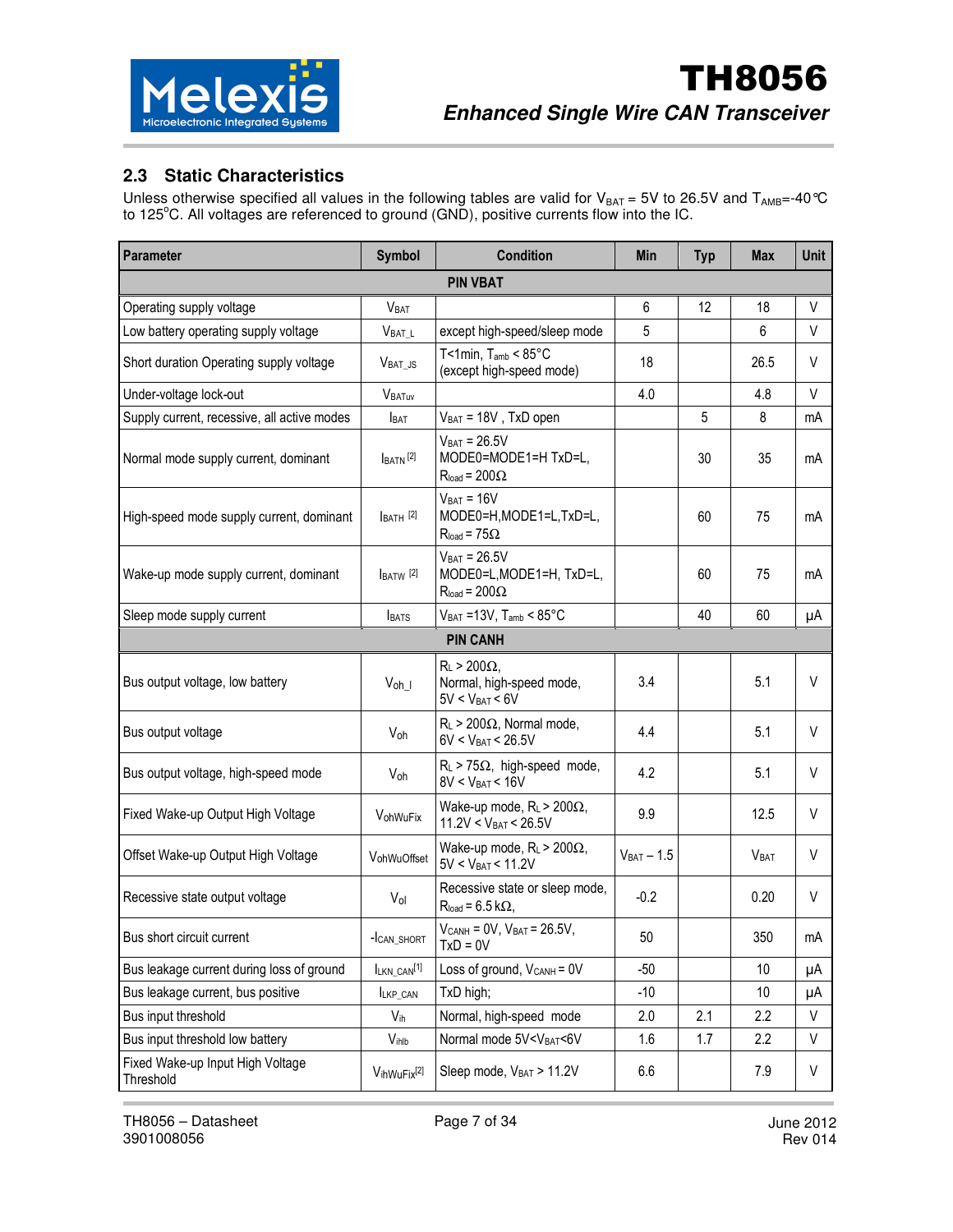

| <b>Parameter</b>                               | <b>Symbol</b>                                                 | <b>Condition</b>                   | <b>Min</b>      | <b>Typ</b> | <b>Max</b>      | <b>Unit</b> |  |
|------------------------------------------------|---------------------------------------------------------------|------------------------------------|-----------------|------------|-----------------|-------------|--|
| Offset Wake-up Input High Voltage<br>Threshold | VihWuOffset <sup>[2]</sup>                                    | Sleep mode                         | $VBAT-4.3$      |            | $VBAT - 3.25$   | $\vee$      |  |
| <b>PIN LOAD</b>                                |                                                               |                                    |                 |            |                 |             |  |
| Voltage on switched ground pin                 | $I_{LOAD}$ = 1mA, all active modes<br>VLOAD<br>and sleep mode |                                    |                 |            | 0.1             | $\vee$      |  |
| Voltage on switched ground pin                 | VLOAD_LOB                                                     | $I_{LOAD}$ = 7mA, $V_{BAT}$ = 0V   |                 |            | 1               | V           |  |
| Load resistance during loss of battery         | RLOAD_LOB                                                     | $V_{BAT} = 0$                      | RLOAD<br>$-10%$ |            | RLOAD<br>$+35%$ | Ω           |  |
| PIN TXD, MODE0, MODE1                          |                                                               |                                    |                 |            |                 |             |  |
| High level input voltage                       | V <sub>ih</sub>                                               |                                    | 2.0             |            |                 | $\vee$      |  |
| Low level input voltage                        | $V_{il}$                                                      |                                    |                 |            | 0.65            | V           |  |
| TxD pull-up current                            | $-I_{IL}$ TXD                                                 | $TxD = L$ , MODE0 and $1 = H$      | 20              |            | 50              | μA          |  |
| MODE pull-down resistor                        | $R$ MODE_pd                                                   |                                    | 20              |            | 50              | $k\Omega$   |  |
|                                                |                                                               | <b>PIN RXD</b>                     |                 |            |                 |             |  |
| Low level output voltage                       | Vol rxd                                                       | $I_{RxD} = 2mA$                    |                 |            | 0.4             | $\vee$      |  |
| High level output leakage                      | lih rxd                                                       | $V_{RxD} = 5V$                     | $-10$           |            | 10              | μA          |  |
| RxD output current                             | $\mathsf{I}_{\mathsf{rxd}}$                                   | $V_{RxD} = 5V$                     |                 |            | 70              | mA          |  |
| <b>PIN INH</b>                                 |                                                               |                                    |                 |            |                 |             |  |
| High level output voltage                      | V <sub>oh</sub> INH                                           | $I_{INH} = -180\mu A$              |                 | $V_S-0.5V$ |                 | V           |  |
| Leakage current                                | INH IK                                                        | $Mode0/1 = L$ , $V_{INH} = 0V$     | $-5$            |            | 5               | μA          |  |
|                                                |                                                               | <b>Over-temperature Protection</b> |                 |            |                 |             |  |
| Thermal shutdown                               | $T_{sd}$ [2]                                                  |                                    | 155             |            | 180             | °C          |  |
| Thermal recovery                               | $T_{rec}$ [2]                                                 |                                    | 126             |            | 150             | $^{\circ}C$ |  |

 $^{[1]}$  Leakage current in case of loss of ground is the sum of both currents  $I_{LKN\_CAN}$  and  $I_{LKN\_LOAD}$  .

 $^{[2]}$  Thresholds are not tested in production, but characterized and guaranteed by design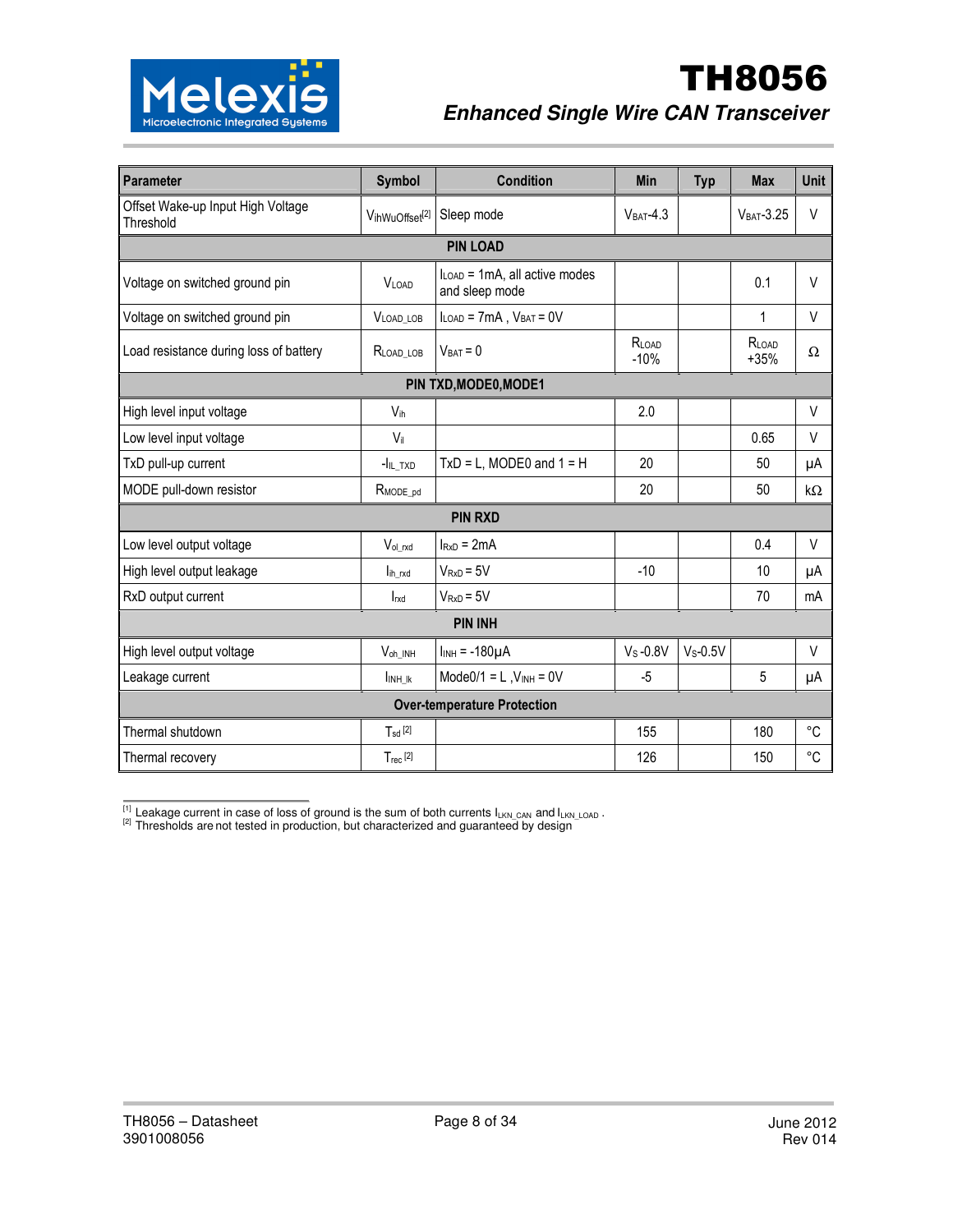

## **2.4 Dynamic Characteristics**

Unless otherwise specified all values in the following table are valid for V<sub>BAT</sub> = 5V to 26.5V and T<sub>AMB</sub>= -40°C to  $125^{\circ}$ C.

| <b>Parameter</b>                                          | <b>Symbol</b>                      | <b>Condition</b>                                          | <b>Min</b>     | <b>Typ</b> | <b>Max</b>     | Unit |
|-----------------------------------------------------------|------------------------------------|-----------------------------------------------------------|----------------|------------|----------------|------|
| Transmit delay in normal and wake-up<br>mode, rising edge | $t_T$ [1]                          | min and max loads acc. To<br>2.5 Bus loading requirements | $\overline{c}$ |            | 6.3            | μs   |
| Transmit delay in wake-up mode to Vihwu,<br>rising edge   | $t_{TWUr}$ <sup>[2]</sup>          | min and max loads acc. To<br>2.5 Bus loading requirements | 3              |            | 18             | μs   |
| Transmit delay in normal mode,<br>falling edge            | $t_{\text{Tf}}$ [3]                | min and max loads acc. To<br>2.5 Bus loading requirements | 1.8            |            | 10             | μs   |
| Transmit delay in wake-up mode,<br>falling edge           | $t$ TWU <sub>1f</sub> [3]          | min and max loads acc. To<br>2.5 Bus loading requirements | 3              |            | 13.7           | μs   |
| Transmit delay in high-speed mode,<br>rising edge         | $t$ <sub>THSr</sub> $[4]$          | min and max loads acc. To<br>2.5 Bus loading requirements | 0.1            |            | 1.5            | μs   |
| Transmit delay in high-speed mode,<br>falling edge        | $t$ <sub>THSf</sub> <sup>[5]</sup> | min and max loads acc. To<br>2.5 Bus loading requirements | 0.04           |            | $\mathfrak{Z}$ | μs   |
| Receive delay, all active modes                           | $t_{DR}$ [6]                       | CANH high to low transition                               | 0.2            |            | 1              | μs   |
| Receive delay, all active modes                           | $t_{RD}$ [6]                       | CANH low to high transition                               | 0.2            |            | 1              | μs   |
| Input minimum pulse length, all active<br>modes           | $t_{mpDR}$ [6]                     | CANH high to low transition                               | 0.1            |            | 1              | μs   |
| Input minimum pulse length, all active<br>modes           | $t_{mpRD}$ [6]                     | CANH low to high transition                               | 0.1            |            | 1              | μs   |
| Wake-up filter time delay                                 | twur                               | See diagrams, Figure 3                                    | 10             |            | 70             | μs   |
| Receive blanking time after<br>TxD L-H transition         | trb                                | See diagrams, Figure 4                                    | 0.5            |            | 6              | μs   |
| TxD time-out reaction time                                | t <sub>tout</sub>                  | All active modes                                          | 10             |            | 30             | ms   |
| Delay from Normal to High-speed/HVWU<br>Mode              | tdnhs                              |                                                           |                |            | 30             | ms   |
| Delay from High-speed /HVWU to Normal<br>Mode             | tdhsn                              |                                                           |                |            | 30             | ms   |
| Delay from Normal Mode to Standby                         | tdsby                              | $V_{BAT} = 6V$ to 26.5V                                   |                |            | 500            | μs   |
| Delay from Standby to Sleep Mode                          | tdsleep                            | $V_{BAT} = 6V$ to 26.5V                                   | 100            |            | 500            | ms   |
| Delay from Sleep to normal Mode                           | tdsnwu                             | $V_{BAT} = 6V$ to 26.5V                                   |                |            | 50             | ms   |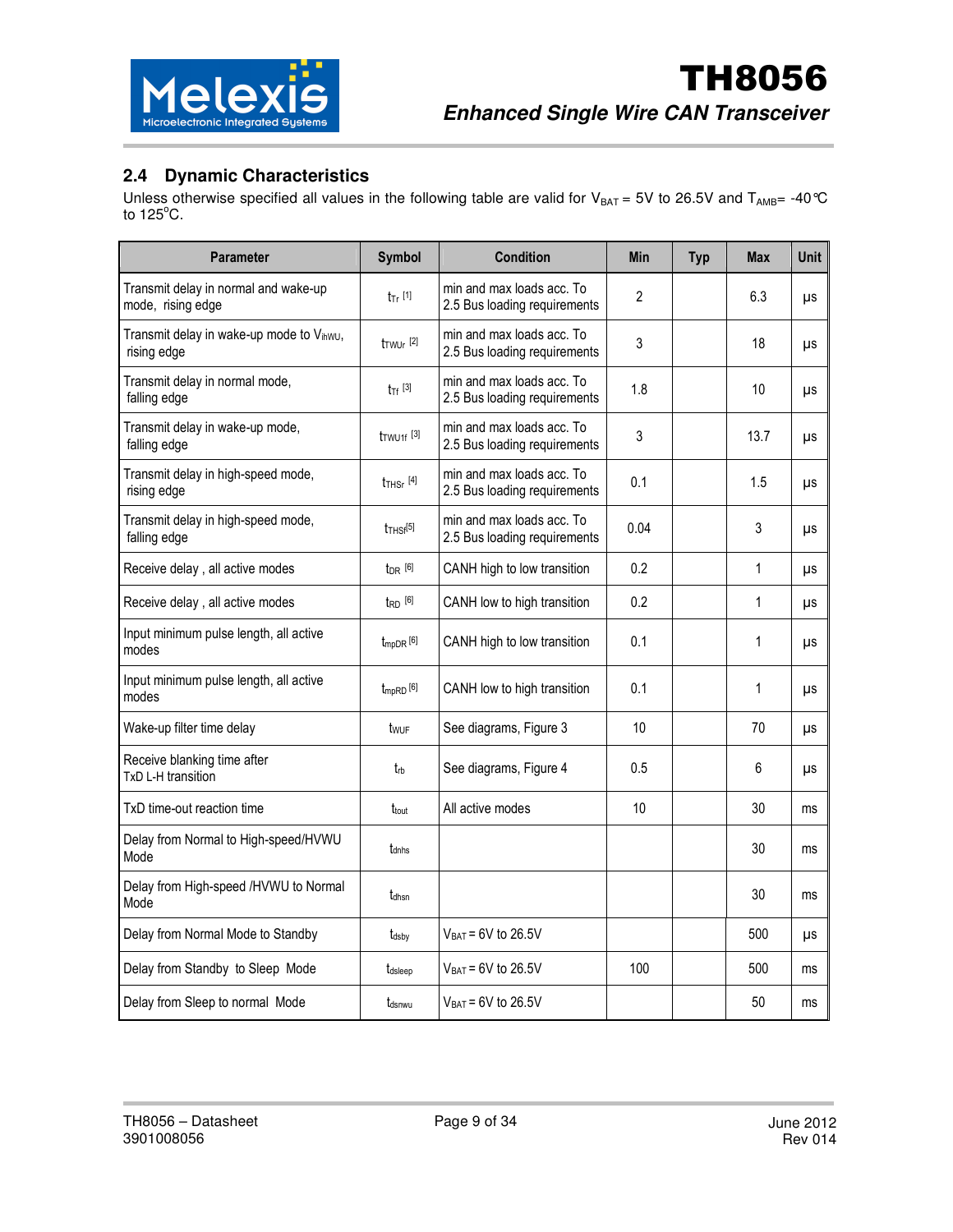

- The maximum signal delay time for a bus rising edge is measured from  $V_{\rm cross}$  on the TxD input pin to the  $V_{\rm inMax}$  + V  $_{g \text{ off}}$  max level on CANH at maximum network time constant, minimum signal delay time for a bus rising edge is measured from  $V_{\rm cross}$  in on the TxD input pin to 1V on CANH at minimum network time constant .These definitions are valid in both normal and HVWU mode
- <sup>[2]</sup> The maximum signal delay time for a bus rising edge in HVWU mode is measured from V<sub>cmos il</sub> on the TxD input pin to the  $V_{\text{inWUMax}} + V_{g \text{ off}}$  max level on CANH at maximum network time constant, minimum signal delay time for a bus rising edge is measured from V<sub>cmos ih</sub> on the TxD input pin to 1V on CANH at minimum network time constant
- [3] Maximum signal delay time for a bus falling edge is measured from V cmos in on the TxD input pin to 1V on CANH at maximum network time constant, minimum signal delay time for a bus falling edge is measured from V cmos in on the TxD input pin to the  $V_{inMax} + V_{g \text{ off}}$  max level on CANH. These definitions are valid in both normal and HVWU mode.
- <sup>[4]</sup> The signal delay time in high-speed mode for a bus rising edge is measured from V<sub>cmos ii</sub> on the TxD input pin to the V<sub>ihMax</sub> + V<sub>g</sub> off max level on CANH at maximum high-speed network time constant.
- <sup>[5]</sup> The signal delay time in high-speed mode for a bus falling edge is measured from V<sub>cmos ih</sub> on the TxD input pin to 1V on CANH at maximum high-speed network time constant
- <sup>[6]</sup> Receive delay time is measured from the rising / falling edge crossing of the nominal Vih value on CANH to the falling (Vcmos\_il\_max) / rising (Vcmos\_ih\_min) edge of RxD. This parameter is tested by applying a square wave signal to CANH. The minimum slew rate for the bus rising and falling edges is 50V/us. The low level on bus is always 0V. For normal mode and high-speed mode testing the high level on bus is 4V. For HVWU mode testing the high level on bus is Vbat – 2V.

| <b>Parameter</b>                              | <b>Symbol</b>   | <b>Min</b>     | <b>Typ</b>           | <b>Max</b> | <b>Unit</b> |
|-----------------------------------------------|-----------------|----------------|----------------------|------------|-------------|
| Number of system nodes                        |                 | $\overline{2}$ |                      | 32         |             |
| Network distance between any two ECU nodes    | Bus length      |                |                      | 60         | M           |
| Node Series Inductor Resistance (if required) | $R_{ind}$       |                |                      | 3.5        | Ohm         |
| Ground Offset Voltage                         | Vgoff           |                |                      | 1.3        | V           |
| Ground Offset Voltage, low battery            | Vgofflb         |                | 0.1 V <sub>BAT</sub> | 0.6        | $\vee$      |
| Device Capacitance (unit load)                | C <sub>ul</sub> | 135            | 150                  | 300        | pF          |
| Network Total Capacitance                     | C <sub>tl</sub> | 396            |                      | 19000      | рF          |
| Device Resistance (unit load)                 | $R_{ul}$        | 6435           | 6490                 | 6665       | Ohm         |
| Device Resistance (min load)                  | $R_{min}$       | 2000           |                      |            | Ohm         |
| Network Total Resistance                      | $R_{\rm H}$     | 200            |                      | 3332       | Ohm         |
| High-Speed Mode Network Resistance to GND     | $R_{load}$      | 75             |                      | 135        | Ohm         |
| Network Time Constant [1]                     | τ               | 1              |                      | 4          | μs          |
| Network Time Constant, high-speed mode [1]    | τ               |                |                      | 1.5        | μs          |

### **2.5 Bus loading requirements**

[1] The network time constant incorporates the bus wiring capacitance. The minimum value is selected to limit radiated emissions. The maximum value is selected to ensure proper communication under all communication modes. Not all combinations of R and C are possible. The following load conditions are used for the measurement of the dynamic characteristics:

| Normal and high volt. Wake-up mode          | High-speed mode                           |
|---------------------------------------------|-------------------------------------------|
| min.load/min tau<br>$3.3$ K $\Omega/$ 540pF | Additional $140\Omega$ tool resistance to |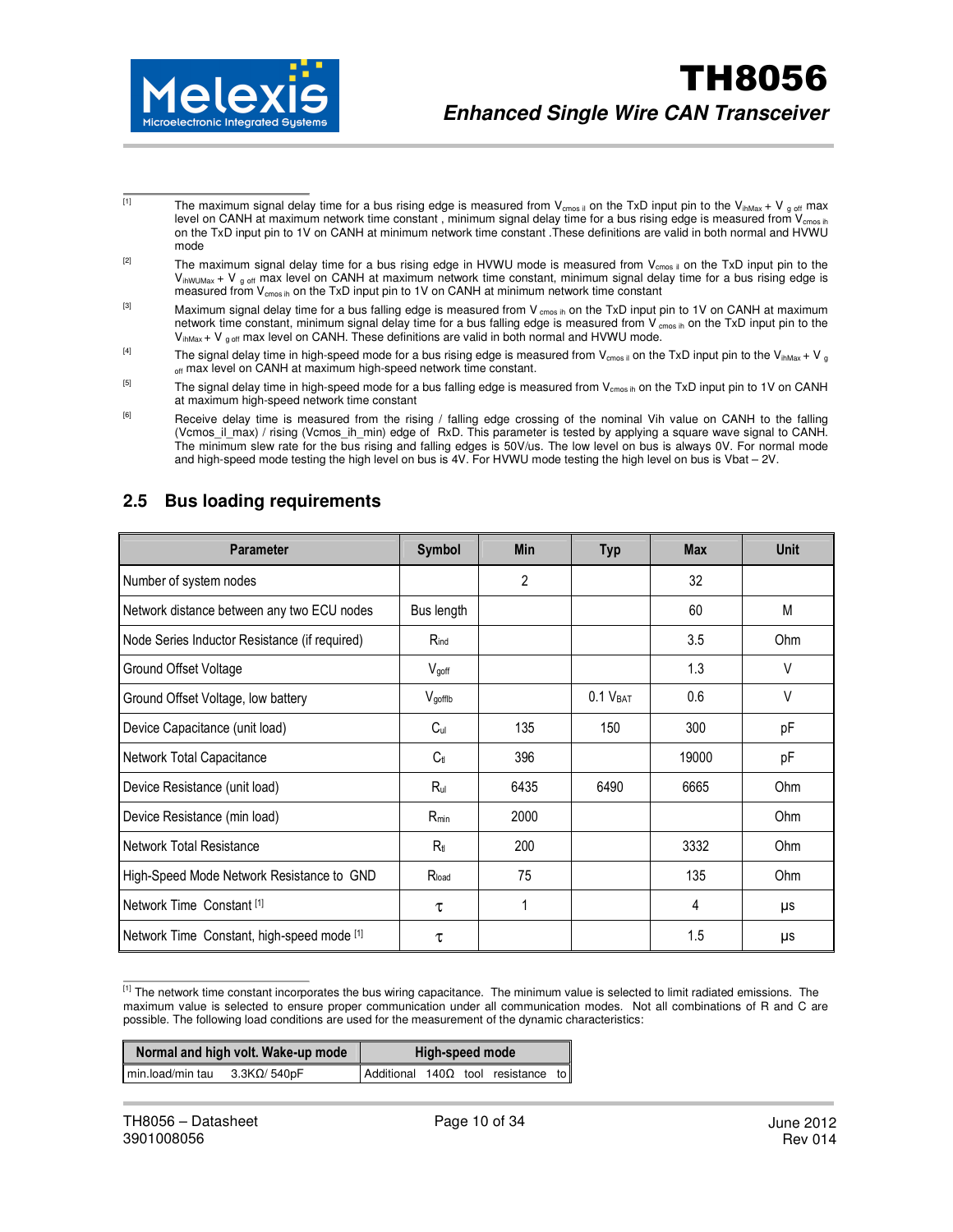

# TH8056 **Enhanced Single Wire CAN Transceiver**

| $min.load/max$ tau $3.3K\Omega/1.2nF$ | ground in parallel                            |
|---------------------------------------|-----------------------------------------------|
| $max.load/min$ tau $200\Omega/5nF$    | $Adiditional$ 120 $\Omega$ tool resistance to |
| $max.load/max$ tau $200\Omega/20nF$   | ground in parallel                            |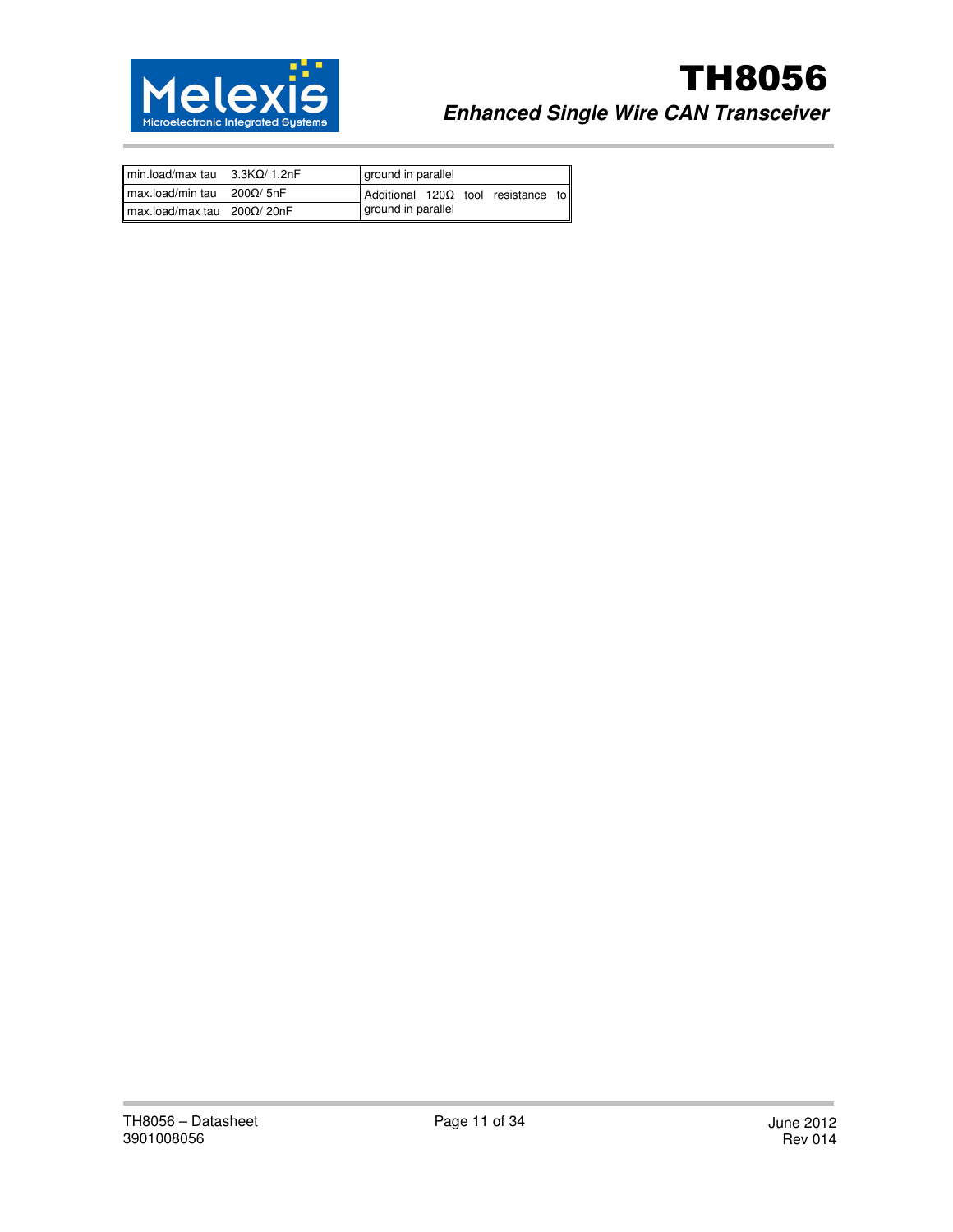

# **2.6 Timing Diagrams**



**Figure 2 – Input / Output Timing**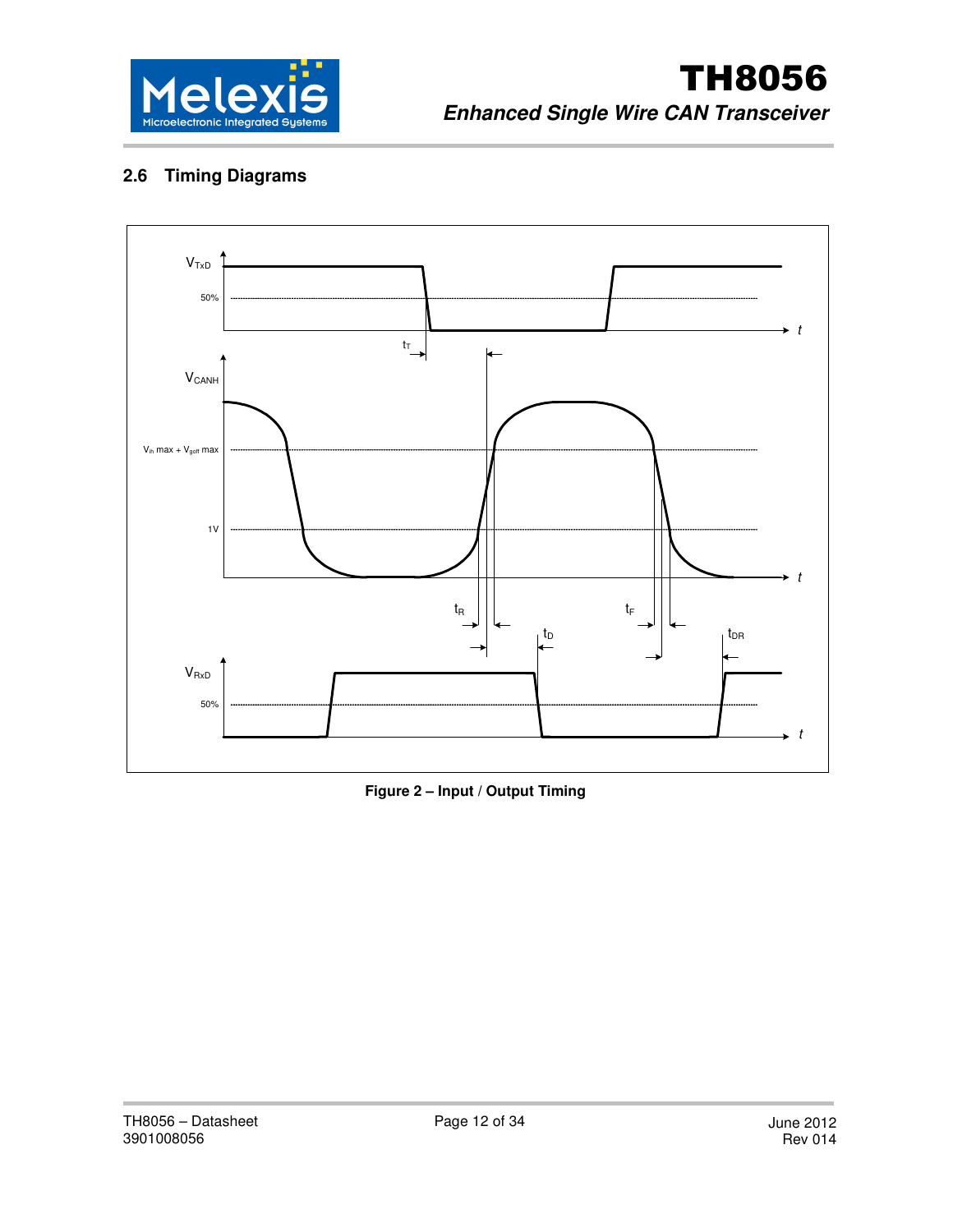



**Figure 3 – Wake-up Filter Time Delay**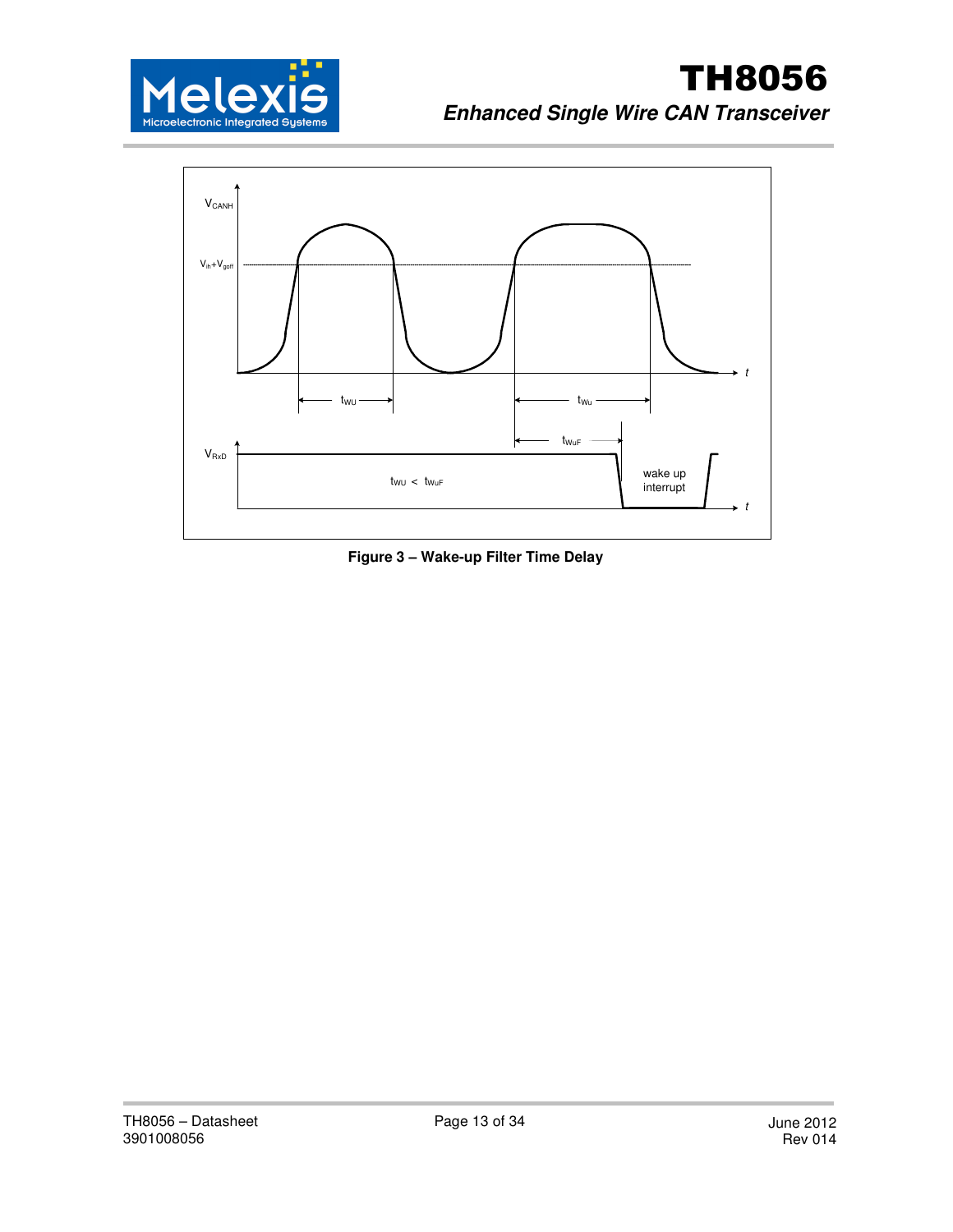



**Figure 4 – Receive Blanking Time** 

# 3. Functional Description

# **3.1 TxD Input pin**

Logic command to transmit on the single wire CAN bus

### **TxD Polarity**

- -TxD = logic 1 (or floating) on this pin produces an undriven or recessive bus state (low bus voltage)
- - TxD = logic 0 on this pin produces either a bus normal or a bus high-voltage dominant state depending on the transceiver mode state (high bus voltage)

If the TxD pin is driven to a logic low state while Mode 0,1 pins are in the 0,0 or sleep state, the transceiver cannot drive the CAN Bus pin to the dominant state.

The transceiver provides an internal pull up on the TxD pin, which will cause the transmitter to default to the bus recessive state, when TxD is not driven.

TxD input signals are standard CMOS logic levels for 3.3V and 5V supply voltages.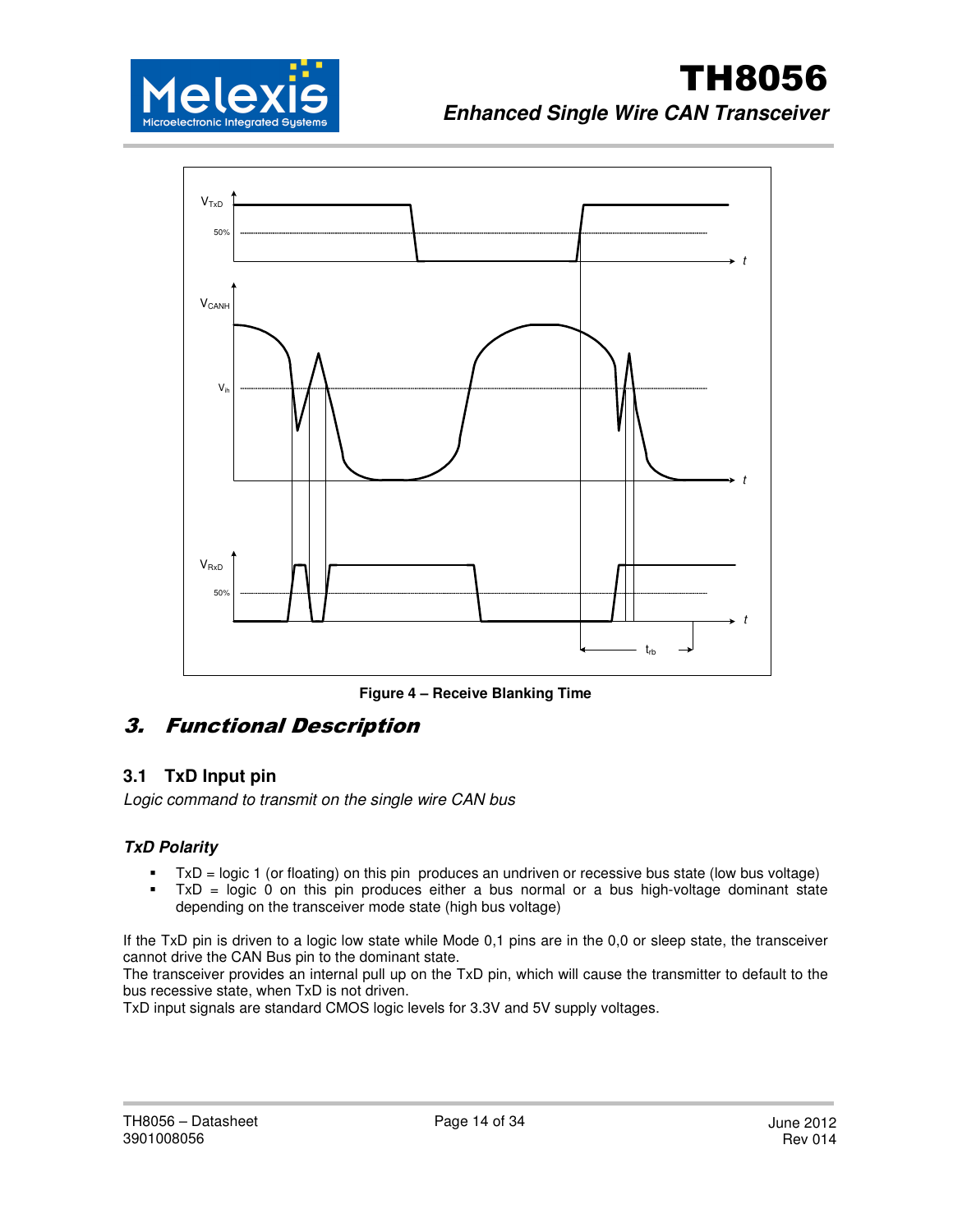

#### **Time-out feature**

In case of a faulty blocked dominant TxD input signal the CANH output is switched off automatically after the specified TxD time-out reaction time to prevent a dominant bus. The transmission is continued by next TxD L to H transition without delay.

### **3.2 Mode 0 and Mode 1 pins**

Select transceiver operating modes

The transceiver provides a weak internal pull-down current on each of these pins, which causes the transceiver to default to sleep mode when they are not driven. The Mode input signals are standard CMOS logic level for 3.3V and 5V supply voltages.

| M <sub>0</sub> | M <sub>1</sub> | <b>Mode</b>          |
|----------------|----------------|----------------------|
|                |                | Sleep Mode           |
| H              |                | High-Speed           |
|                | н              | High-Voltage Wake-Up |
|                |                | Normal Mode          |

#### **Figure 5 – Truth Table**

#### **Mode 0 = 0, Mode 1 = 0 – Sleep mode**

Transceiver is in low-power state, waiting for wake-up via high-voltage signal or by mode pins change to any state other than 0,0. In this state, the CAN Bus pin is not in the dominant state regardless of the state of the TxD pin.

#### **Mode 0 = 1, Mode 1 = 0 – High-Speed mode**

This mode allows high-speed download with bitrates up to 100Kbit/s. The output waveshaping circuit is disabled in this mode. Bus transmitters which require communicating in high-speed mode are able to drive reduced bus resistance during this mode.

Note: High-speed mode is only allowed with connected tool resistance in parallel to the network load. Otherwise the stability of the output signal is not guaranteed because of the slew rate enhancement for the required rise times .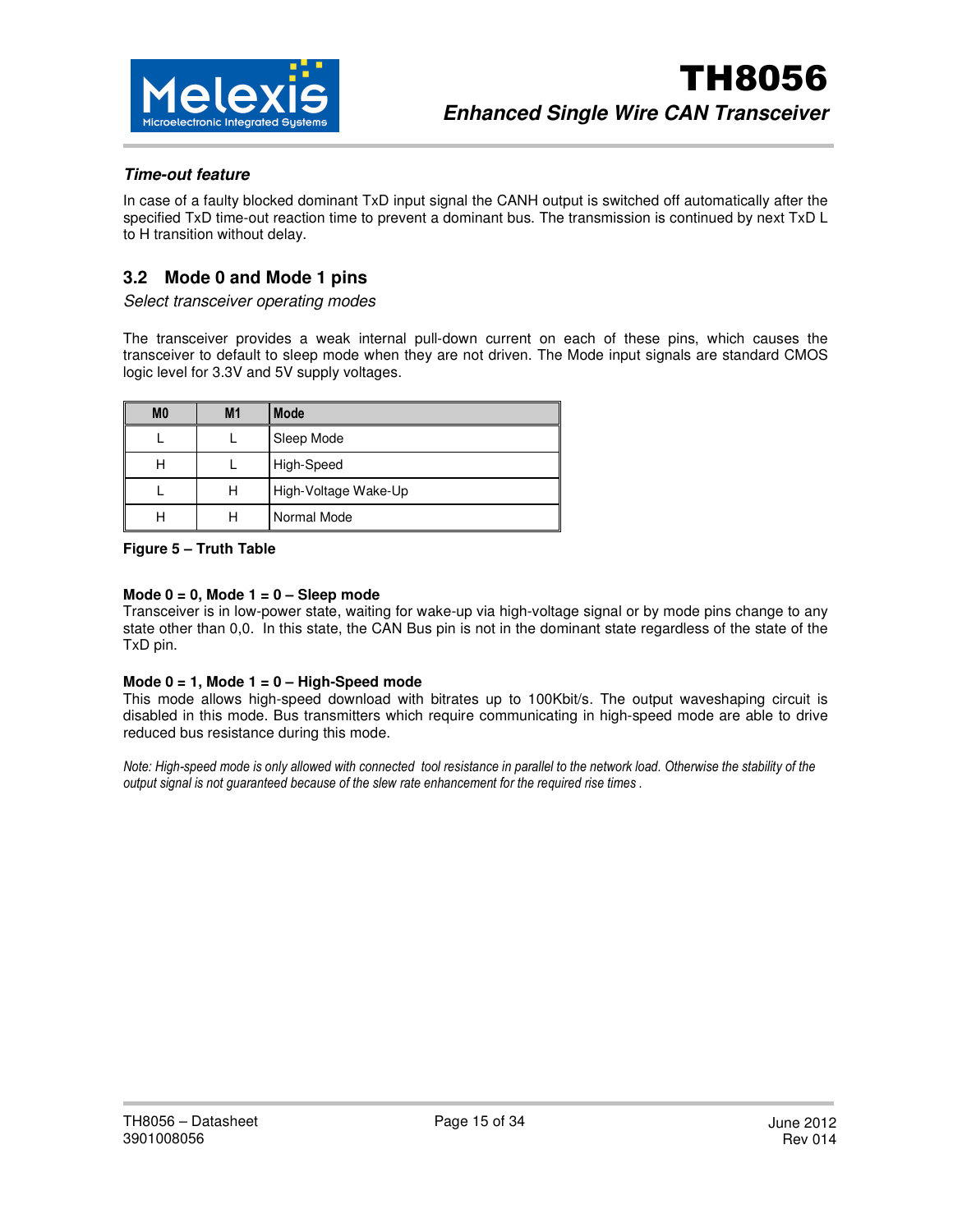

#### **Mode 0 = 0, Mode 1 = 1 – Transmit with high voltage signals to wake up remote nodes (HVWU)**

This bus includes a selective node awake capability, which allows normal communication to take place among some nodes while leaving the other nodes in an undisturbed sleep state. This is accomplished by controlling the signal voltages such that all nodes must wake up when they receive a higher voltage message signal waveform. The communication system communicates to the nodes information as to which nodes are to stay operational (awake) and which nodes are to put themselves into a non-communicating low-power "sleep" state. Communication at the lower, normal voltage levels does not disturb the sleeping nodes.

#### **Mode 0 = 1, Mode 1 = 1 – Normal speed and signal voltage mode**

Transmission bit rate in normal communication is 33.333 Kbits/sec. In normal transmission mode the TH8056 supports controlled waveform rise and overshoot times. Waveform trailing edge control is required to assure that high frequency components are minimized at the beginning of the downward voltage slope. The remaining fall time occurs after the bus is inactive with drivers off and is determined by the RC time constant of the total bus load.

#### **3.3 RxD Output pin**

Logic data as sensed on the single wire CAN bus

#### **RxD polarity**

RxD = logic 1 on this pin indicates a bus recessive state (low bus voltage) RxD = logic 0 on this pin indicates a bus normal or high-voltage bus dominant state

#### **RxD in Sleep Mode**

RxD does not pass signals to the micro processor while in sleep mode until a valid wake-up bus voltage level is received or the Mode 0, 1 pins are not 0,0 respectively. When the valid wake-up bus signal awakens the transceiver, the RxD pin signalizes an interrupt (logic 0 for dominant high-voltage signal). If there is no mode change within the time stated, the transceiver reenters the sleep mode as described in 3.7

When not in sleep mode all valid bus signals will be sent out on the RxD pin.

#### **RxD Typical Load**

Resistance: 2.7 kohms Capacitance: < 25 pF

#### **3.4 Bus LOAD pin**

Resistor ground with internal open-on-loss-of-ground protection

When the ECU experiences a loss of ground condition, this pin is switched to a high impedance state.

The ground connection through this pin is not interrupted in any transceiver operating mode including the sleep mode. The ground connection is interrupted only when there is a valid loss of ground condition.

This pin provides the bus load resistor with a path to ground which contributes less than 0.1 volts to the bus offset voltage when sinking the maximum current through one unit load resistor.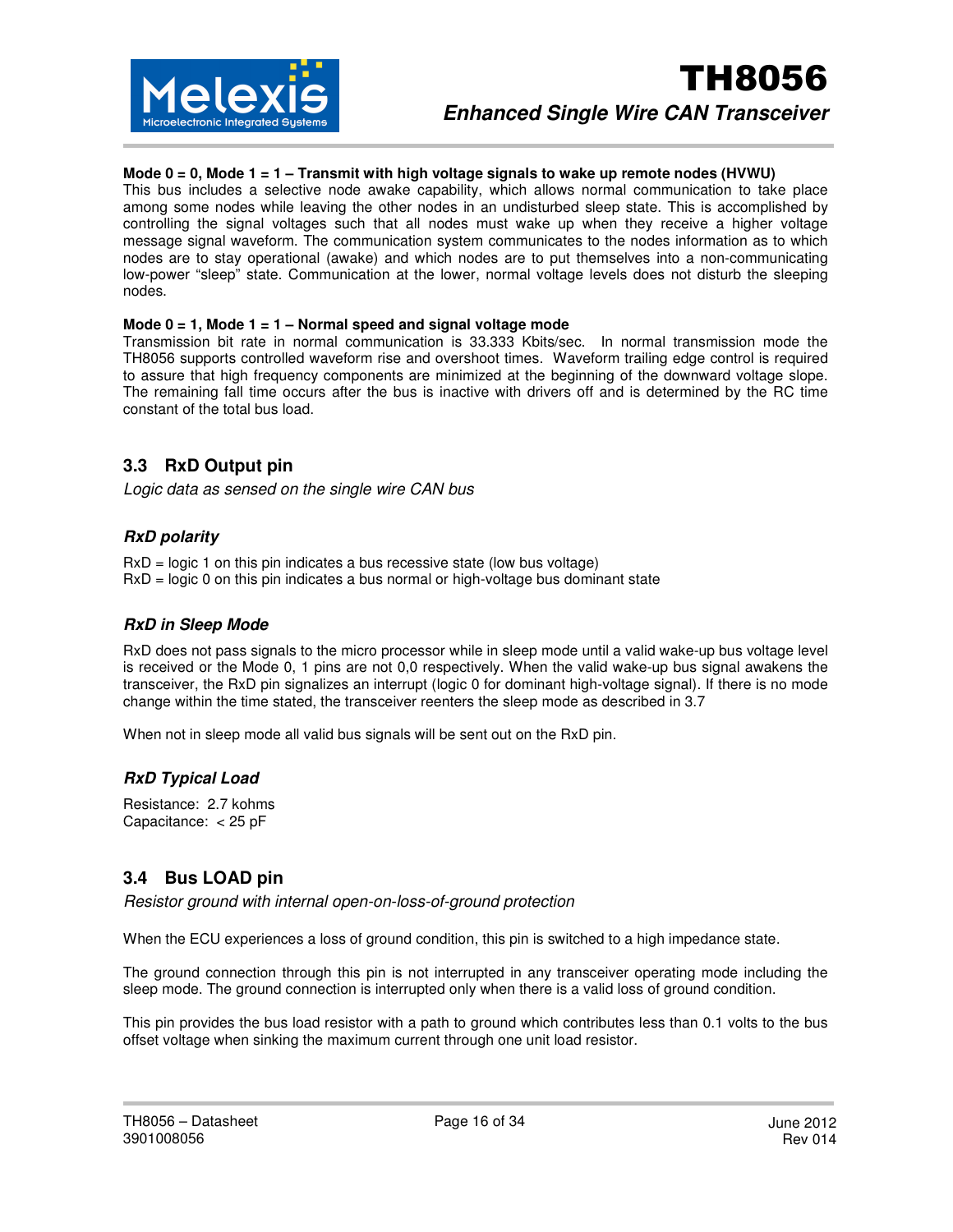

The transceiver's maximum bus leakage current contribution to  $V_{ol}$  from the LOAD pin when in a loss of ground state is 50 uA over all operating temperatures and  $3.5$  V < V<sub>batt</sub> < 26.5V.

### **3.5 Vbat INPUT pin**

Vehicle Battery Voltage

The transceiver is fully operational as described in chapter 2 over the range  $6V < V_{bat}$  IC<18V as measured between the GND pin and this pin.

For 5V  $<$  V<sub>bat IC</sub>  $<$  6V the bus operates in normal mode with reduced dominant output voltage and reduced receiver input voltage. High voltage wake-up call is not possible (dominant output voltage is the same as in normal or high-speed mode).

The transceiver operates in normal mode and high-voltage wake-up mode if  $18V < V_{bat IC} < 26.5V$  at 85 °C for one minute.

For 0V<  $V_{bat~IC}$  < 4.8V, the bus is passive (not driven dominantly) and RxD is undriven (high), regardless of the state of the TxD pin (under-voltage lock-out).

### **3.6 CAN BUS pin**

Bus Input/Output

#### **Wave Shaping in normal and HVWU mode**

Wave shaping is incorporated into the transmitter to minimize EMI radiated emissions. An important contributor to emissions is the rise and fall times during output transitions at the "corners" of the voltage waveform. The resultant waveform is one half of a sine wave of frequency 50 – 65 kHz at the rising waveform edge and one quarter of this sine wave at falling or trailing edge.

#### **Short circuits**

If the CAN BUS pin is shorted to ground for any duration of time, the current is limited to the specified value, until an over-temperature shut-down circuit disables the output high side drive source transistor (before the local die temperature exceeds the damage limit threshold).

#### **Loss of ground**

In case of an ECU loss of ground condition, the LOAD pin is switched into high impedance state. The CANH transmission is continued until the under-voltage lock-out voltage threshold is detected.

#### **Loss of battery**

In case of battery loss (VBAT  $= 0$  or open) the transceiver does not disturb bus communication. The maximum reverse current into power supply system doesn't exceed 500µA.

### **3.7 INH Pin (TH8056 KDC A only)**

This Pin is a high-voltage highside switch used to control the ECU's regulated microcontroller voltage supply. After power-on the transceiver automatically enters an intermediate standby mode, the INH output will become HIGH (VBAT) and therefore the external voltage regulator will provide the Vcc supply for the ECU.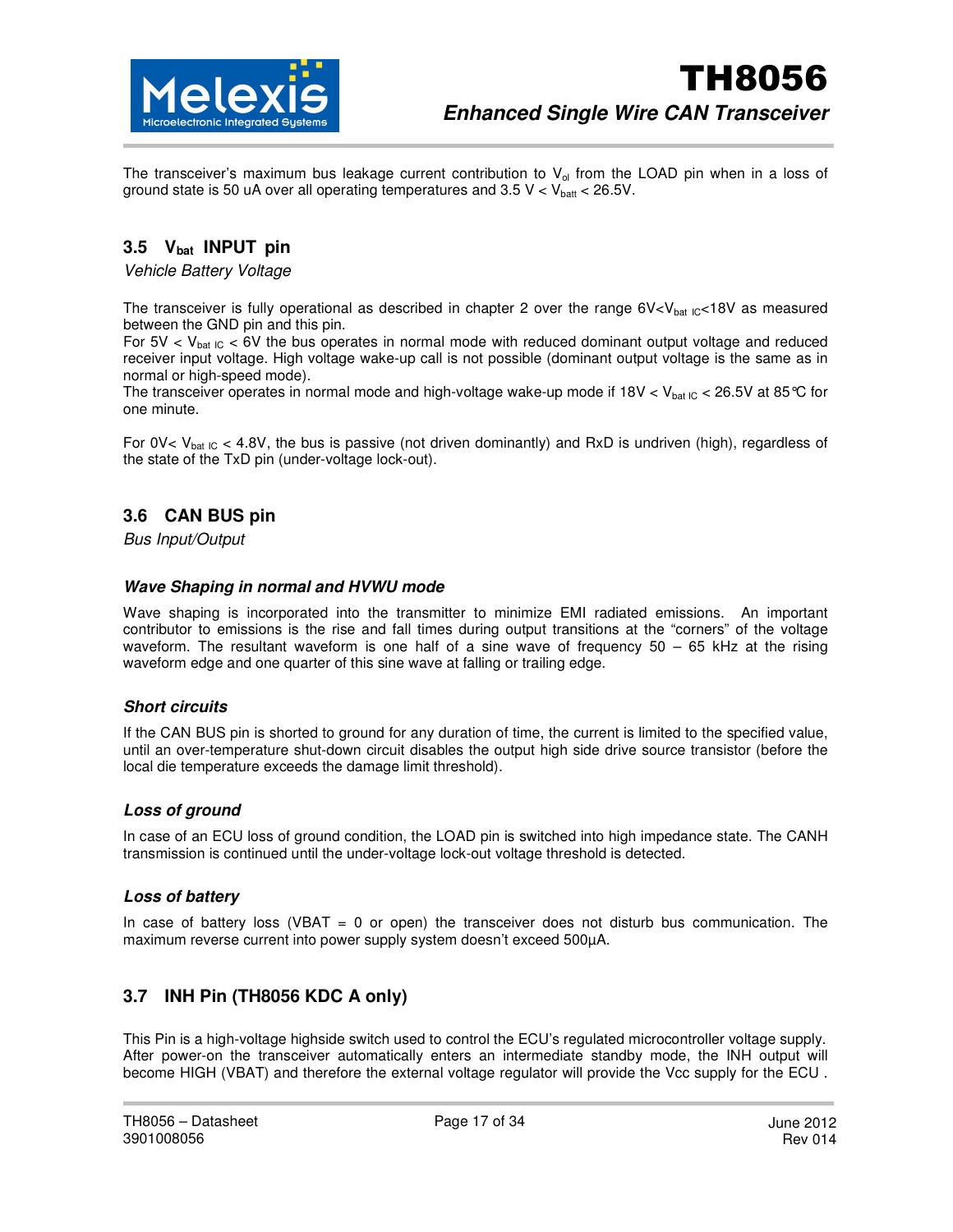

# TH8056 **Enhanced Single Wire CAN Transceiver**

If there is no mode change within the time stated, the transceiver reenters the sleep mode and the INH output goes to logic 0 (floating). When the transceiver has detected a valid wake-up condition (bus HVWU traffic which exceeds the wake-up filter time delay) the INH output will become HIGH (VBAT) again and the same procedure starts as described after power-on. In case of a mode change into any active mode the sleep timer is stopped and INH keeps high (VBAT) level. If the transceiver enters the sleep mode  $(M0,1=0)$ , INH goes to logic 0 (floating) no sooner than 100ms when no wake-up signal is present.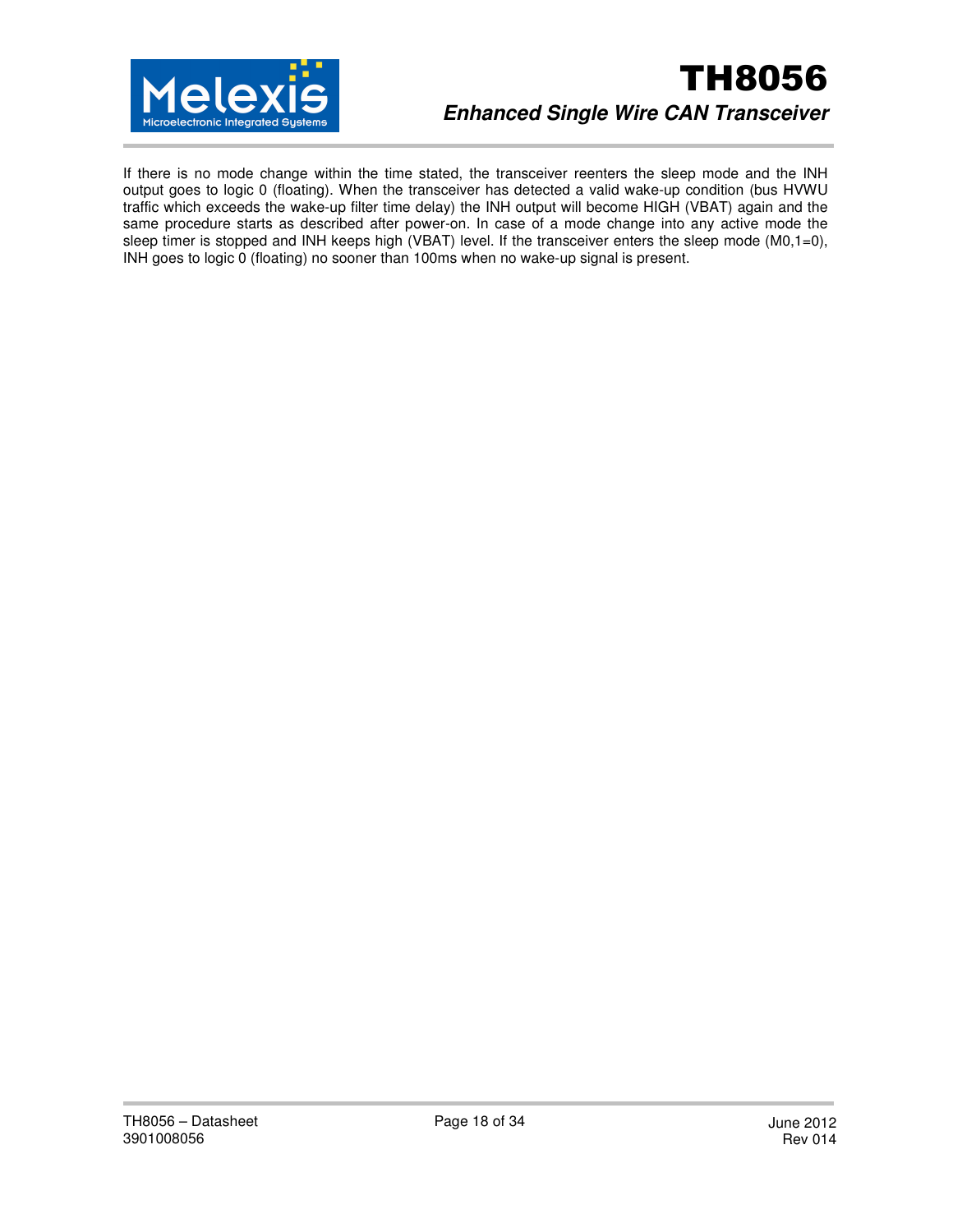

### **3.8 State Diagram**

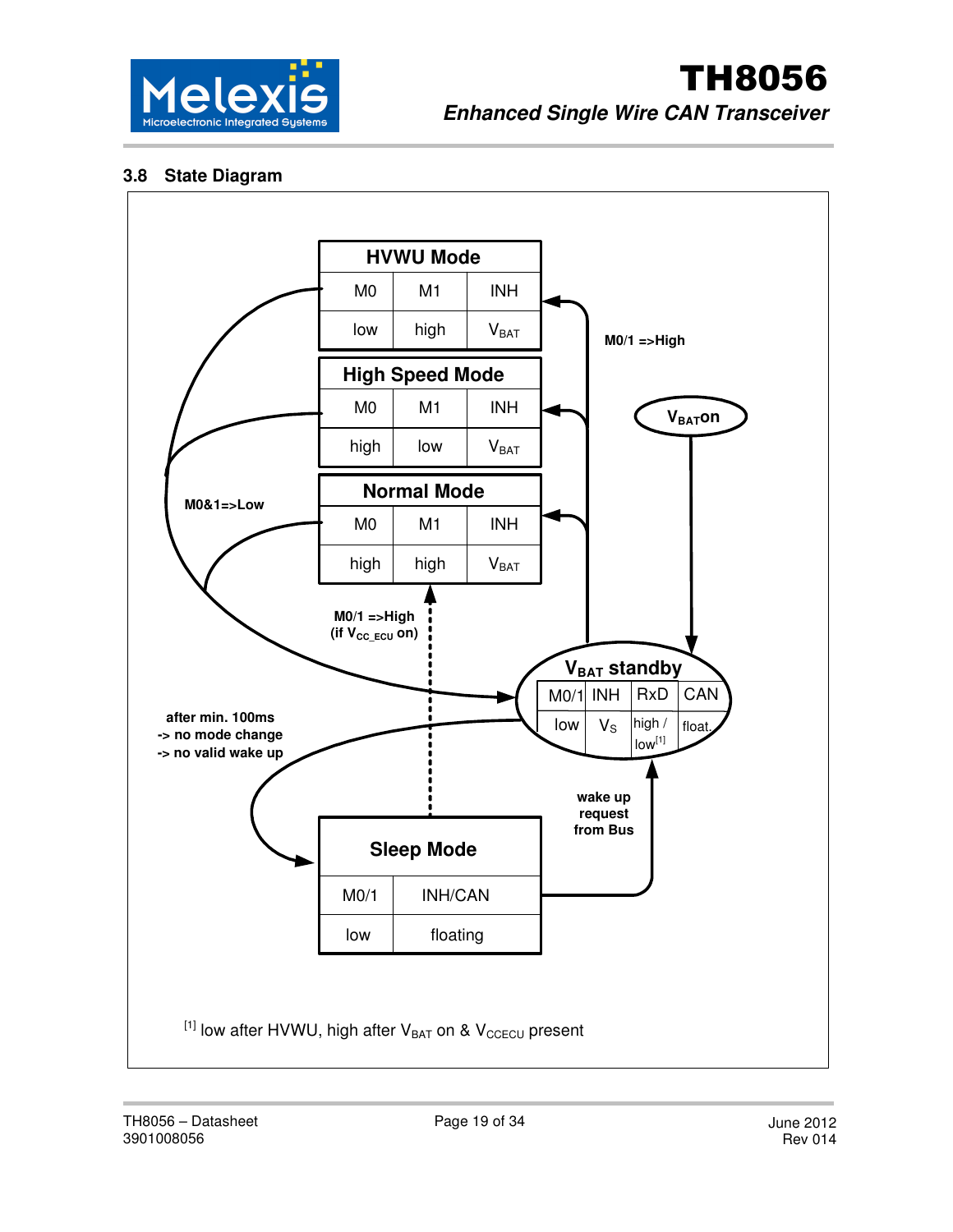

#### **Figure 6 – State Diagram**

#### **3.9 Power Dissipation**

The TH8056 has an integrated protection against thermal overload. If the junction temperature reaches the thermal shutdown threshold the TH8056 disables the transmitter driver to reduce the power dissipation to protect the IC itself from thermal overload. The function of the transceiver will become again available if the junction temperate drops below the thermal recovery temperature.

To secure a stable functioning within the application and to avoid a transmitter switch off due to thermal overload under normal operating conditions, the application must take care of the maximum power dissipation of the IC. The junction temperature can be calculated with:

 $T_J = T_a + P_d * \theta_{ja}$ T<sub>J</sub> Junction temperature  $T_a$  Ambient temperature P<sub>d</sub> Dissipated power  $\theta_{ia}$  Thermal resistance

The Junction temperature shouldn't exceed under normal operating conditions the limit specified in chapter 2.3 Static Characteristics.

The power dissipation of an IC is the major factor determining the junction temperature. The TH8056 consumes current in different functions. A part of the supply current goes to the load and the other part dissipates internally. The internal part has a constant passive part and an active part which depends on the actual bus transmission. The complete internal part causes and increasing of the junction temperature.

 $P_{tot} = P_{INT_a} + P_{INT_a}$  $P_{INT a}$  Internal power dissipation active  $P_{\text{INT}_{\text{D}}}$  Internal power dissipation passive<br> $P_{\text{tot}}$  Overall power dissipation Overall power dissipation Duty cycle for data transmission

The internal passive part can be calculated with the operating voltage and the normal mode supply current recessive. The active part can be calculated with the voltage drop of the driving transistor and the current of the CAN bus. The active part generates only during data transmission power dissipation. Therefore the duty cycle has to be taken into account.

 $P_{INT-p} = V_{BAT} * I_{BAT}$  $P_{INT_a} = (V_{BAT} - V_{CANH}) * I_{load} * D$ <br> $V_{BAT}$  Battery supply v  $V_{BAT}$  Battery supply voltage<br> $V_{BAT}$  Normal mode supply c Normal mode supply current recessive  $I<sub>load</sub>$  Can network current<br>D<sub>urb</sub> cycle for data tr D Duty cycle for data transmission<br>V<sub>CANH</sub> Voltage at CANH pin Voltage at CANH pin

The power dissipation of the load can be calculated with the CANH voltage and the CAN bus current.

 $P_{load} = V_{CANH} * I_{load} * D$ 

where

 $I_{load} = V_{CANH} / R_{loadnet}$ P<sub>load</sub> Power dissipation of the load resistor I<sub>load</sub> Current of CAN network  $V_{CANH}$  Voltage at CANH pin R<sub>load net</sub> Network total resistance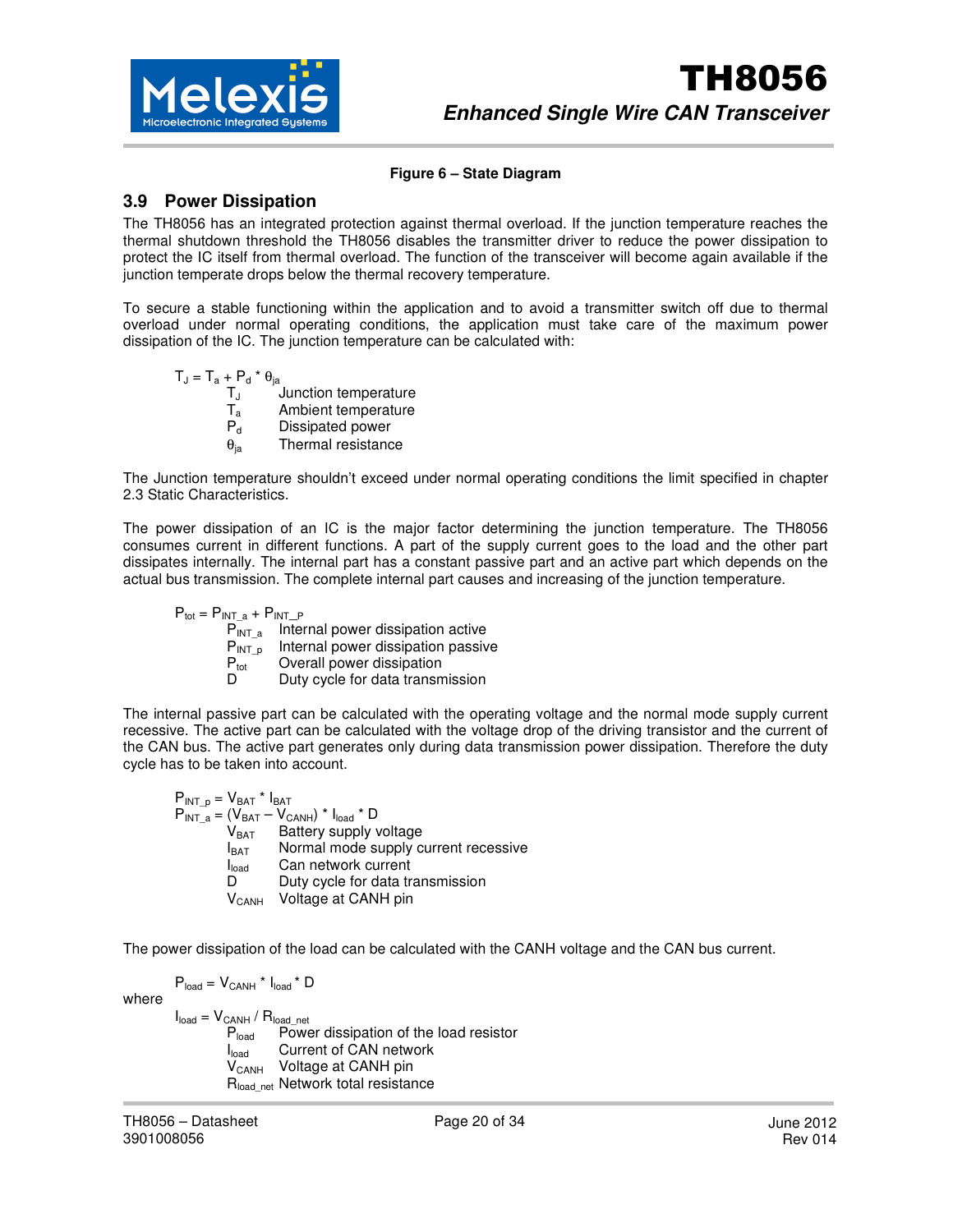

Assumptions:

 $V<sub>BAT</sub> = 26.5V$  $R_{\text{load}} = 6.49 \text{ k}\Omega$  Network with 32 nodes  $V_{CANH} = 5.1V$  $I_{BAT} = 6mA$  $D = 50%$  $T_a = 125$  °C  $\Theta_{JA}$  = 70k/W (Thermally enhanced SOIC14 package)

Computations:

 $R_{load\_net} = 6.49k\Omega / 32nodes = 203\Omega$  $I_{load} = 5.1V / 203Ω = 25mA$  $P_{load} = 5.1V * 25mA * 0.5 = 64mW$  $P_{INT A} = (26.5V - 5.1V) * 25mA * 0.5 = 267mW$  $P_{INT P} = 26.5V * 6mA = 159mW$  $P_{\text{tot}} = 267$ mW + 159mW = 426mW  $\mathsf{T}_\mathsf{j}$  = 125°C + 426mW \* 70k/W = 155°C

The above calculation shows that under worst case conditions (max. operating voltage, max bus load, max ambient temperature) the TH8056 with the thermally enhanced SOIC14 package operates below the thermal limit. A stable functioning is possible up to these limits.

#### **3.9.1. Thermal behaviour of TH8056 with SOIC8 – TH8056 KDC A8**

The thermal impedance of an SOIC8 package is about twice in comparison to the thermally enhanced SOIC14 package. Therefore the maximum power dissipation within this package is only about the half. The using of the SOIC8 version of TH8056 depends on the network architecture (number of nodes), the

max. ambient temperature and the needed functionality (using of INH pin).

The following diagram shows the relationship between junction temperature, ambient temperature and number of nodes, which have to be taken into account for using the SOIC8 version.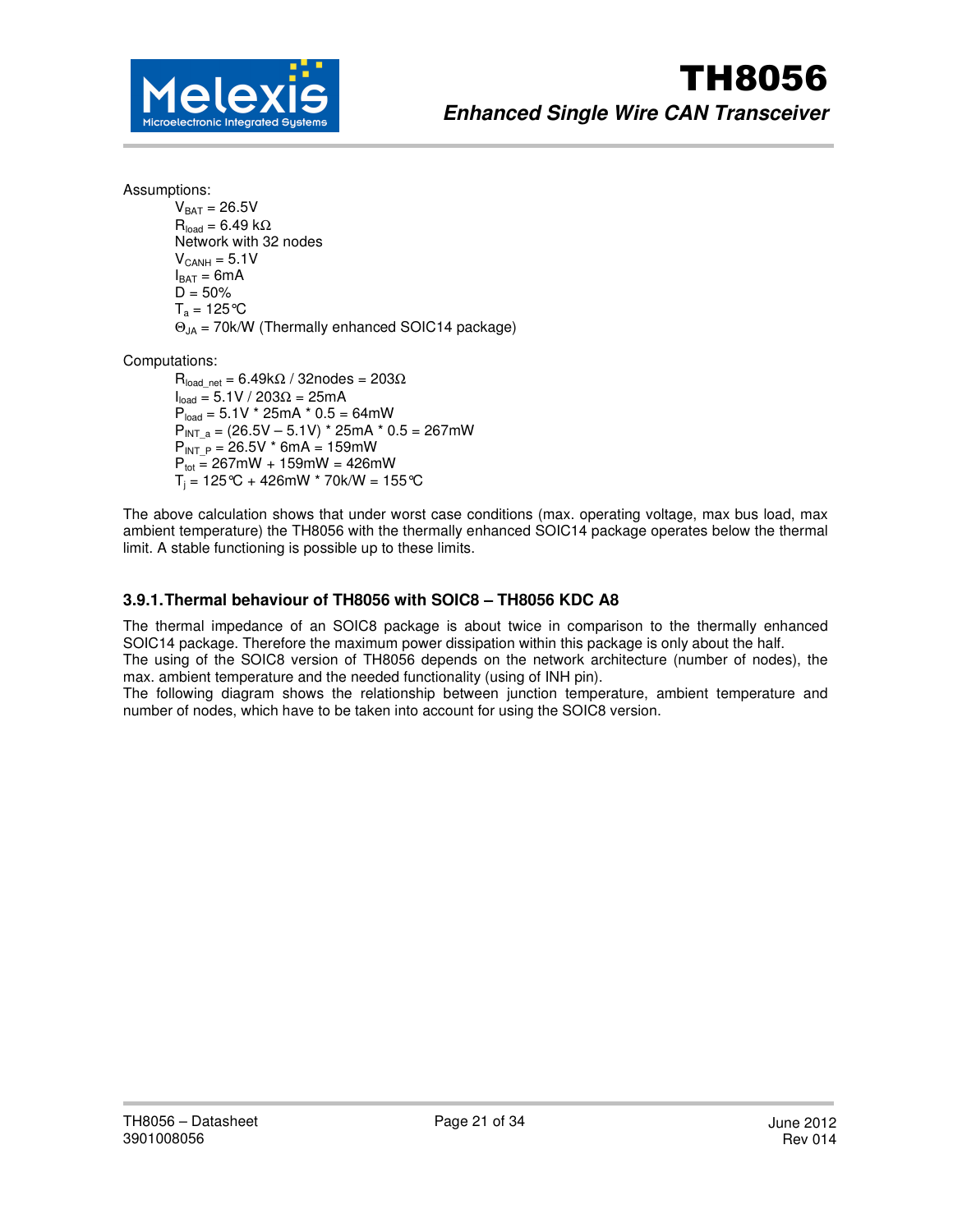



**Figure 7 – Save operating area of SOIC8 package**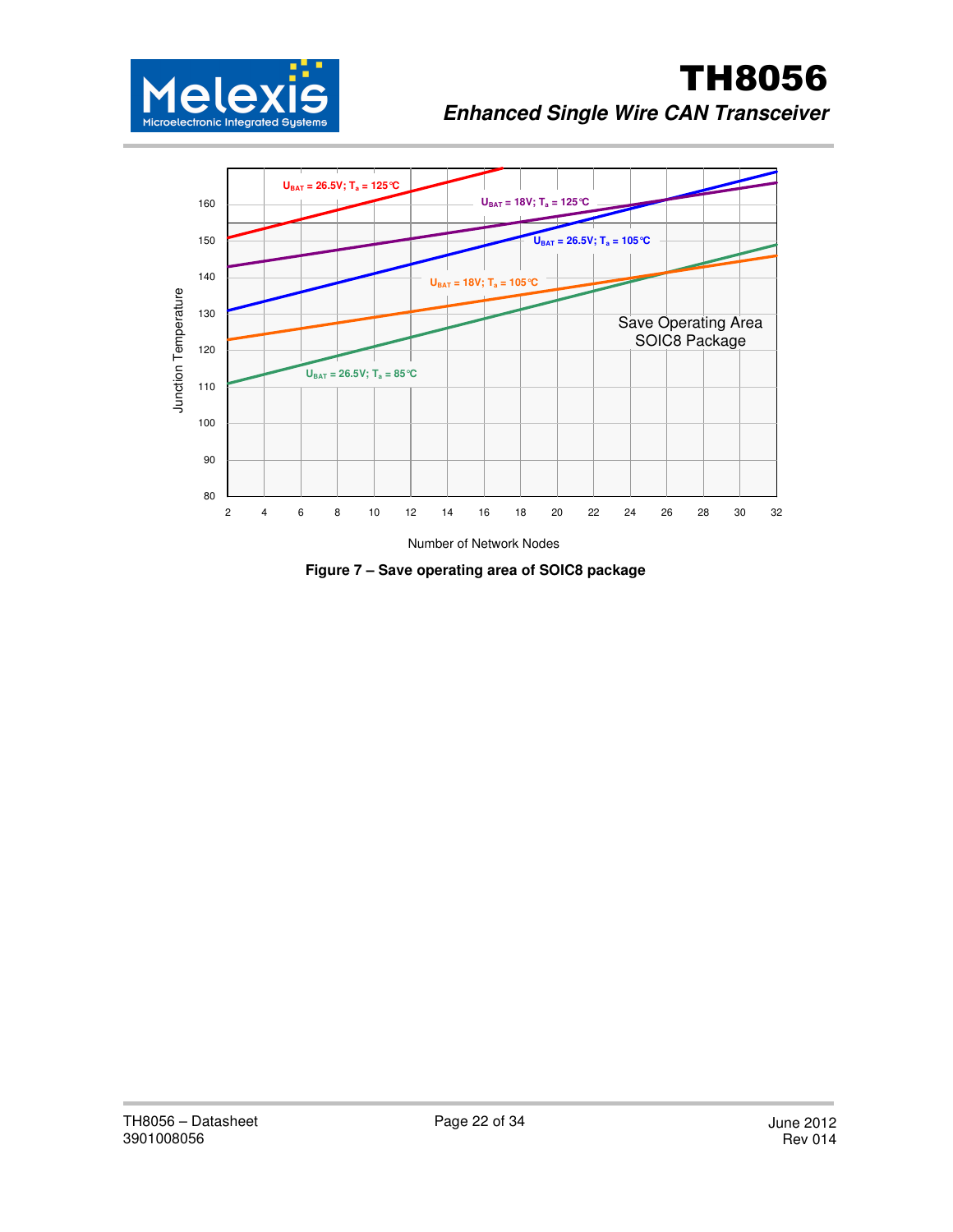

# **3.10 Application Circuitry**



**Figure 8 – Application Circuitry TH8056 KDC A**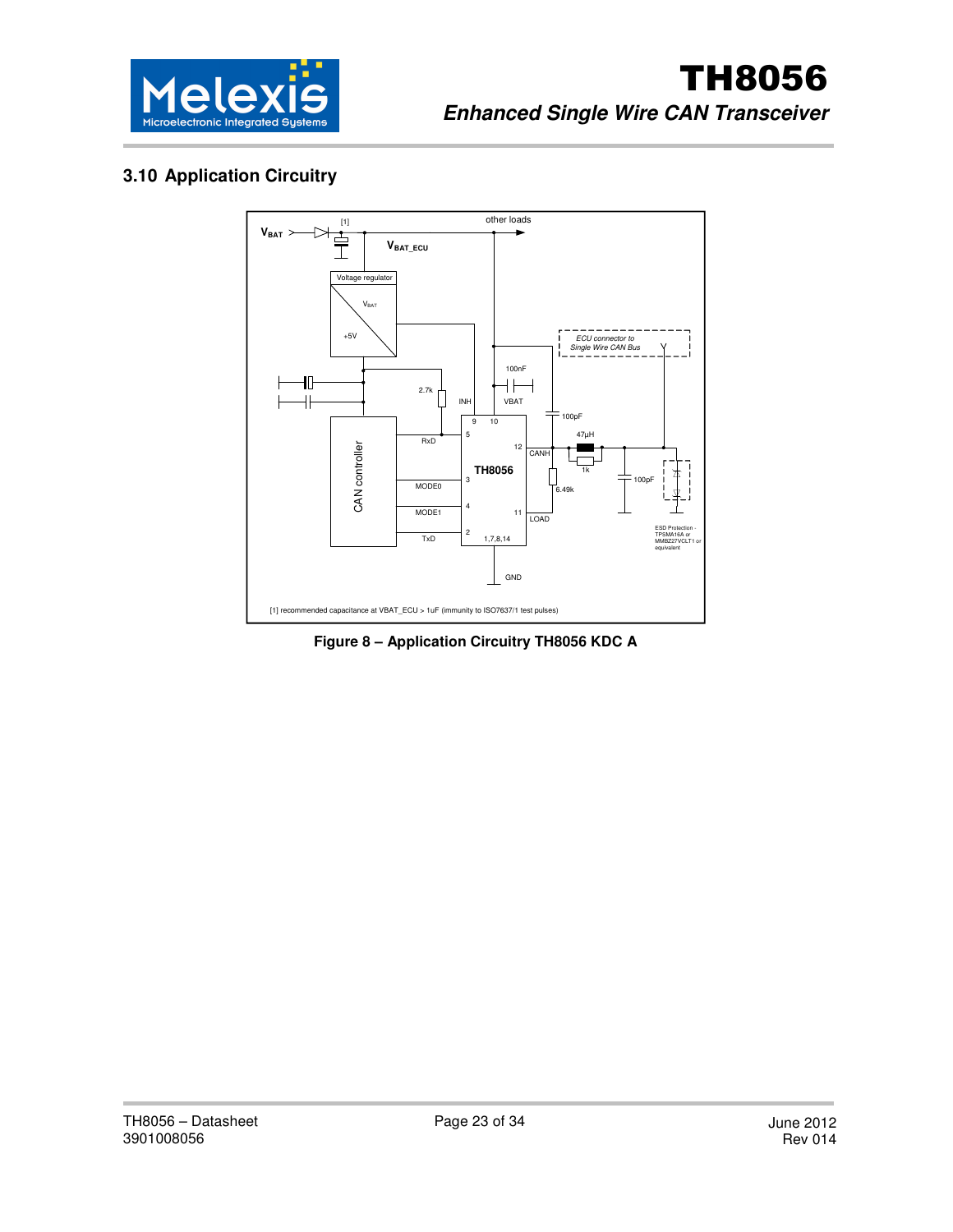



**Figure 9 – Application circuitry TH8056 KDC A8** 

# 4. Pin Description



# **TH8056 KDC A TH8056 KDC A8**

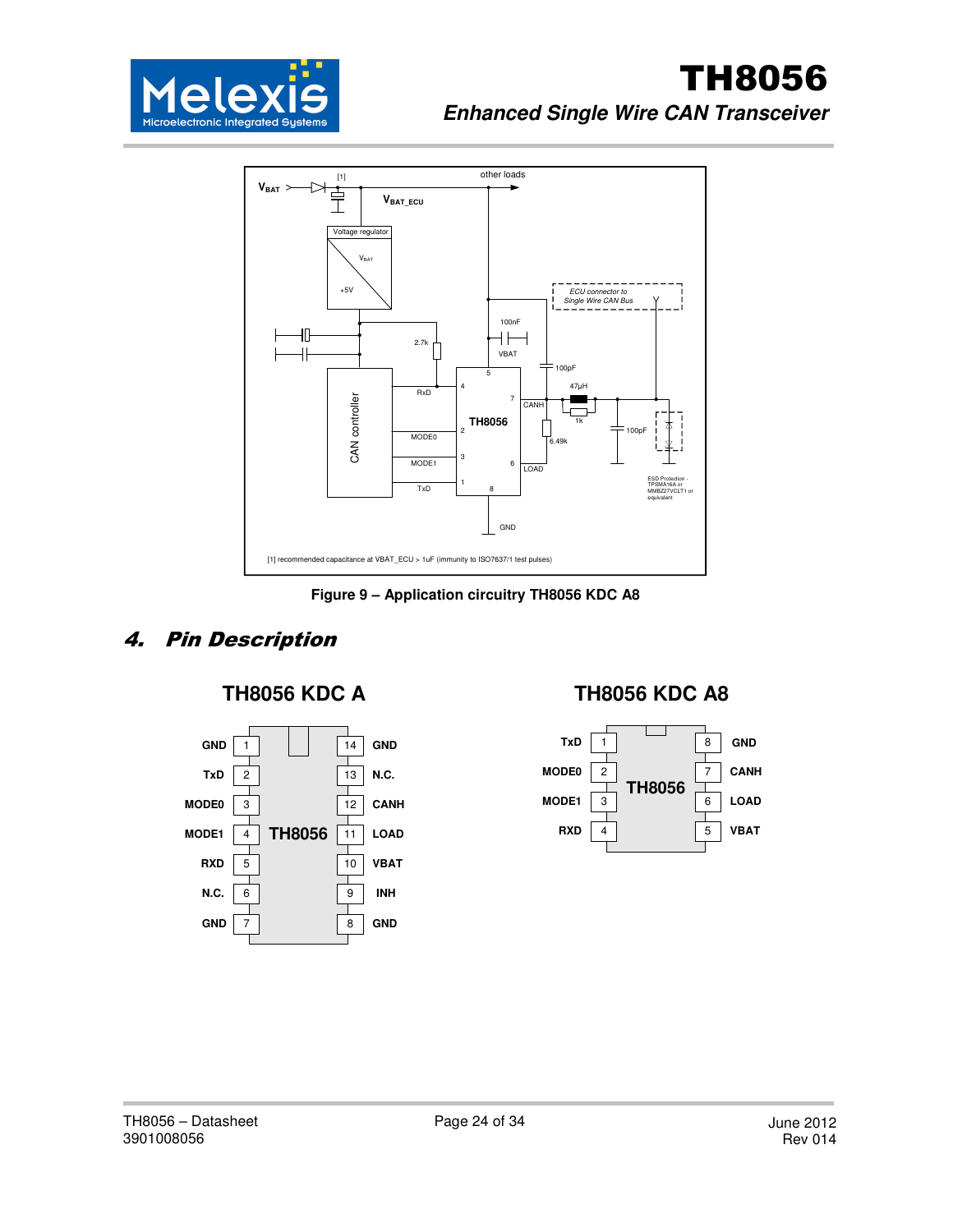

# TH8056 **Enhanced Single Wire CAN Transceiver**

| Pin<br><b>TH8056 KDC A</b> | Pin<br><b>TH8056 KDC A8</b> | <b>Name</b> | IO-Typ   | <b>Description</b>                                                            |
|----------------------------|-----------------------------|-------------|----------|-------------------------------------------------------------------------------|
| 1                          |                             | <b>GND</b>  | P        | Ground                                                                        |
| 2                          | 1                           | <b>TXD</b>  |          | Transmit data from MCU to CAN                                                 |
| 3                          | $\overline{2}$              | MODE0       | I        | Operating mode select input 0                                                 |
| 4                          | 3                           | MODE1       | I        | Operating mode select input 1                                                 |
| 5                          | 4                           | <b>RXD</b>  | 0        | Receive data from CAN to MCU                                                  |
| 6                          |                             | N.C.        |          |                                                                               |
| $\overline{7}$             | ٠                           | <b>GND</b>  | P        | Ground                                                                        |
| 8                          |                             | <b>GND</b>  | P        | Ground                                                                        |
| 9                          |                             | <b>INH</b>  | $\Omega$ | Control Pin for external voltage regulator (high voltage<br>high side switch) |
| 10                         | 5                           | <b>VBAT</b> | P        | Battery voltage                                                               |
| 11                         | 6                           | <b>LOAD</b> | 0        | Resistor load (loss of ground low side switch)                                |
| 12                         | 7                           | CANH        | I/O      | Single wire CAN bus pin                                                       |
| 13                         |                             | N.C.        |          |                                                                               |
| 14                         | 8                           | <b>GND</b>  | P        | Ground                                                                        |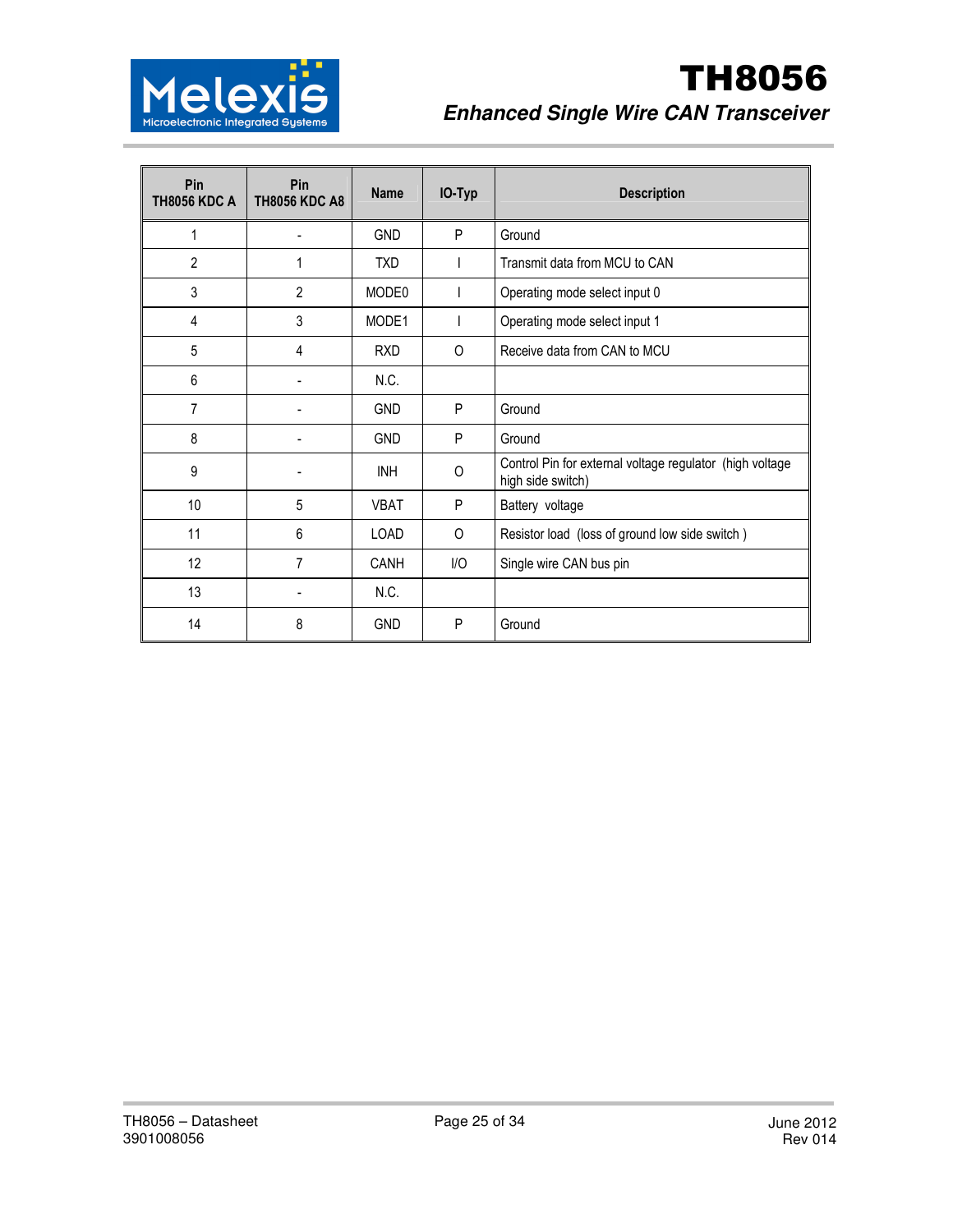

# 5. Package Dimensions

# **5.1 SOIC14**



| Small Outline Integrated Circiut (SOIC), SOIC 14, 150 mil |               |                |                  |                |                |       |                |                |                |                |                   |           |                |
|-----------------------------------------------------------|---------------|----------------|------------------|----------------|----------------|-------|----------------|----------------|----------------|----------------|-------------------|-----------|----------------|
|                                                           | A1            | B              | C                | D              | E              | e     | н              | h              |                | A              | $\alpha$          | <b>ZD</b> | A <sub>2</sub> |
| All Dimension in mm, coplanarity < 0.1 mm                 |               |                |                  |                |                |       |                |                |                |                |                   |           |                |
| min<br>max                                                | 0.10<br>0.25  | 0.36<br>0.45   | 0.19<br>0.25     | 8.56<br>8.74   | 3.81<br>3.99   | 1.27  | 5.80<br>6.20   | 0.25<br>0.50   | 0.41<br>1.27   | 1.52<br>1.72   | 0°<br>8°          | 0.51      | 1.37<br>1.57   |
| All Dimension in inch, coplanarity < 0.004"               |               |                |                  |                |                |       |                |                |                |                |                   |           |                |
| min<br>max                                                | 0.004<br>0.01 | 0.014<br>0.018 | 0.0075<br>0.0098 | 0.337<br>0.344 | 0.160<br>0.167 | 0.050 | 0.228<br>0.244 | 0.010<br>0.020 | 0.016<br>0.050 | 0.060<br>0.068 | 0°<br>$8^{\circ}$ | 0.020     | 0.054<br>0.062 |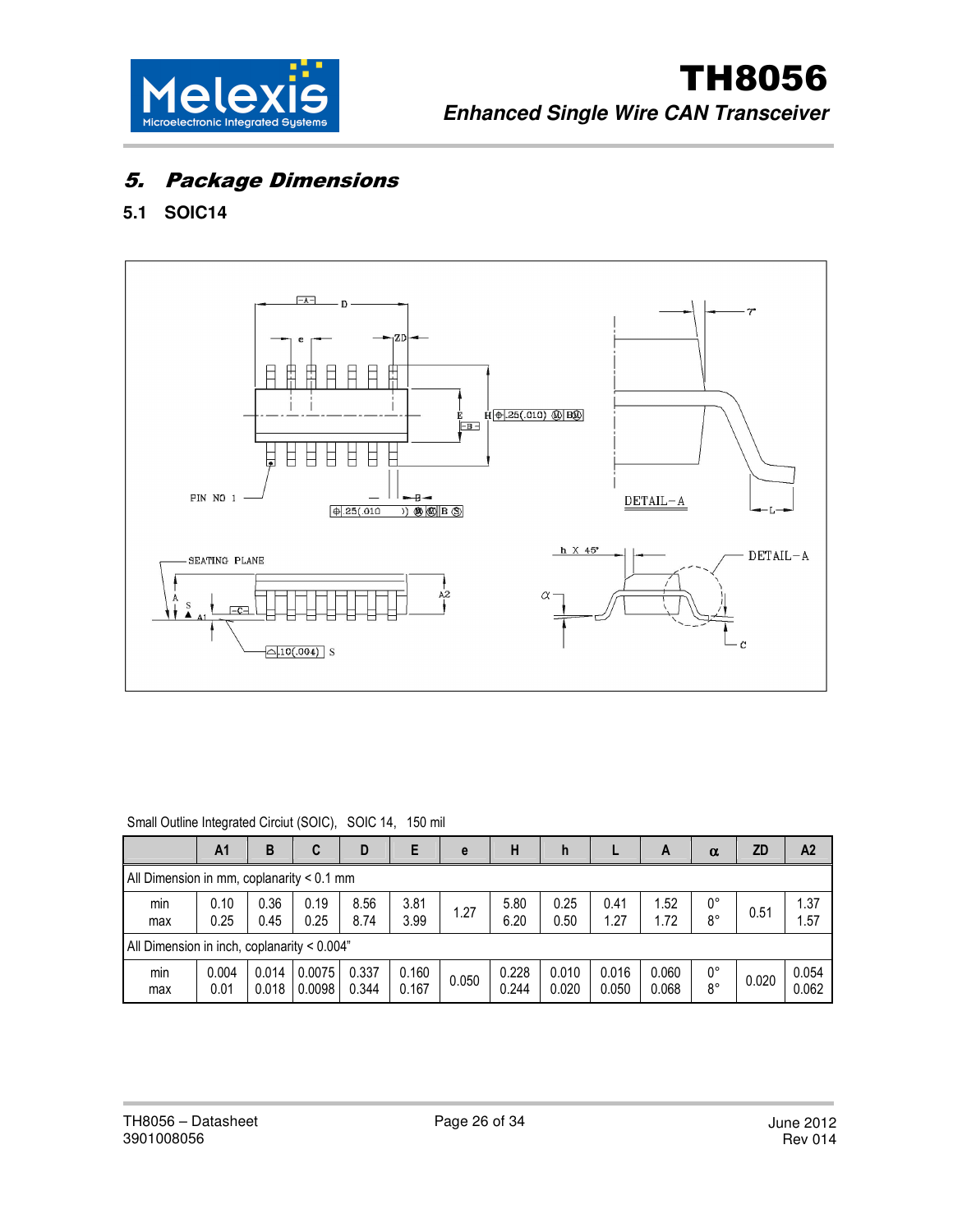

# **5.2 SOIC8**



#### Small Outline Integrated Circiut (SOIC), SOIC 8, 150 mil

|                                             | A1              | В              | C                | D              | E              | e     | н               | h                |                | A              | $\alpha$ | <b>ZD</b> | A <sub>2</sub> |
|---------------------------------------------|-----------------|----------------|------------------|----------------|----------------|-------|-----------------|------------------|----------------|----------------|----------|-----------|----------------|
| All Dimension in mm, coplanarity $< 0.1$ mm |                 |                |                  |                |                |       |                 |                  |                |                |          |           |                |
| min<br>max                                  | 0.10<br>0.25    | 0.36<br>0.46   | 0.19<br>0.25     | 4.80<br>4.98   | 3.81<br>3.99   | 1.27  | 5.80<br>6.20    | 0.25<br>0.50     | 0.41<br>1.27   | 1.52<br>1.72   | 0°<br>8° | 0.53      | 1.37<br>1.57   |
| All Dimension in inch, coplanarity < 0.004" |                 |                |                  |                |                |       |                 |                  |                |                |          |           |                |
| min<br>max                                  | 0.004<br>0.0098 | 0.014<br>0.018 | 0.0075<br>0.0098 | 0.189<br>0.196 | 0.150<br>0.157 | 0.050 | 0.2284<br>0.244 | 0.0099<br>0.0198 | 0.016<br>0.050 | 0.060<br>0.068 | 0°<br>8° | 0.021     | 0.054<br>0.062 |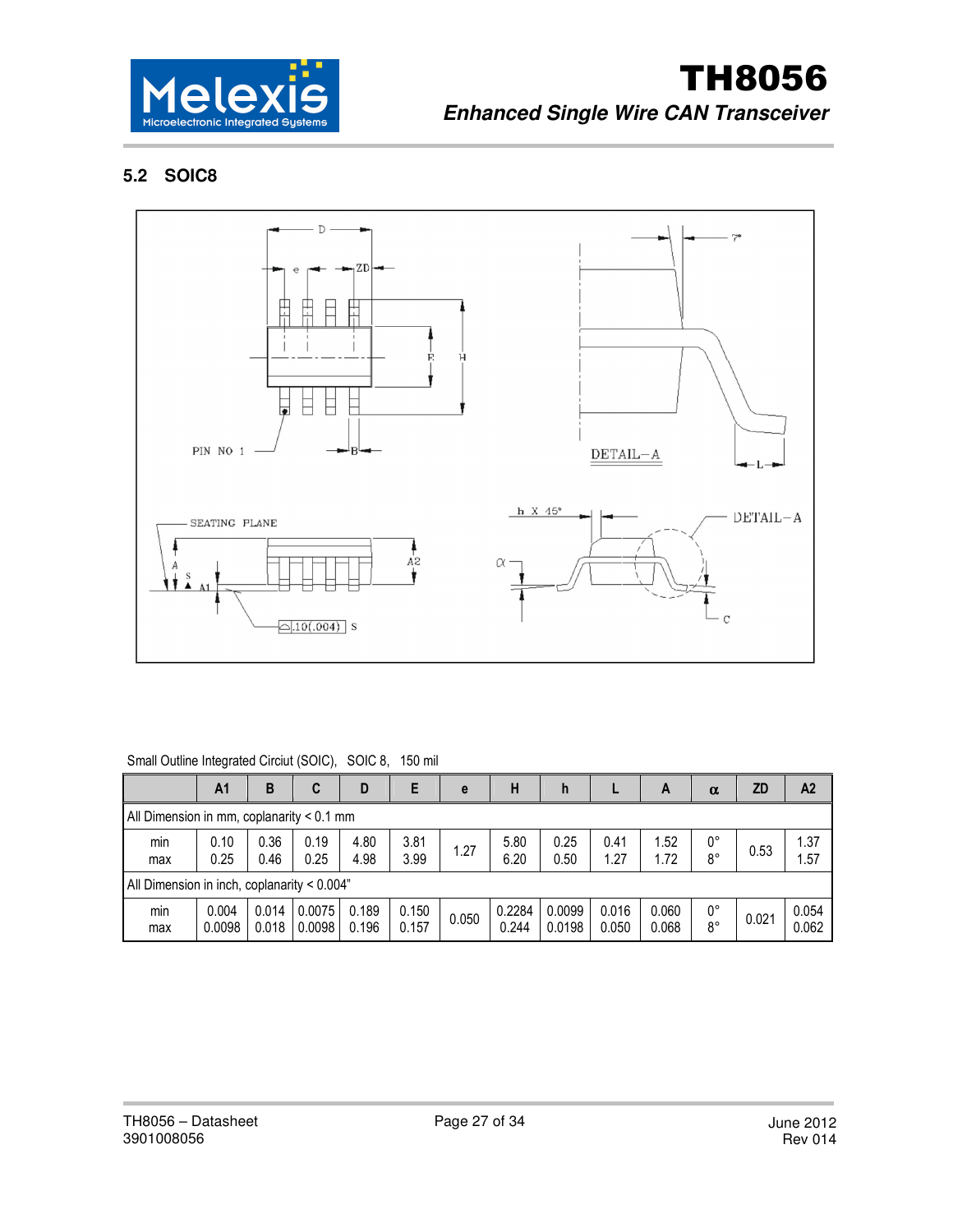

# 6. Tape and Reel Specification

### **6.1 Tape Specification**



Top View Sectional View



#### Standard Reel with diameter of 13"

| Package | <b>Parts per Reel</b> | Width           | <b>Pitch</b> |
|---------|-----------------------|-----------------|--------------|
| SOIC14  | 3000                  | $16 \text{ mm}$ | 8 mm         |
| SOIC8   | 3000                  | 12 mm           | 8 mm         |

| $D_0$              | E                                                                                                                   | P <sub>0</sub> | P <sub>2</sub> | Imax | 11 <sub>max</sub> | G <sub>1 min</sub> | G <sub>2 min</sub> | $B_1$ <sub>max</sub> | $D_1$ <sub>min</sub> | F                 | $P_1$            | $R_{min}$ | $T2$ max | W            |
|--------------------|---------------------------------------------------------------------------------------------------------------------|----------------|----------------|------|-------------------|--------------------|--------------------|----------------------|----------------------|-------------------|------------------|-----------|----------|--------------|
| SOIC <sub>14</sub> |                                                                                                                     |                |                |      |                   |                    |                    |                      |                      |                   |                  |           |          |              |
| 1.5<br>$+0.1$      | 1.75<br>±0.1                                                                                                        | 4.0<br>±0.1    | 2.0<br>±0.1    | 0.6  | 0.1               | 0.75               | 0.75               | 12.1                 | 1.5                  | 7.5<br>±0.1       | $4 - 12$<br>±0.1 | 30        | 8.0      | 16.0<br>±0.3 |
|                    |                                                                                                                     |                |                |      |                   |                    |                    |                      |                      |                   |                  |           |          |              |
| 1.5<br>$+0.1$      | 1.75<br>±0.1                                                                                                        | 4.0<br>±0.1    | 2.0<br>±0.1    | 0.6  | 0.1               | 0.75               | 0.75               | 8.2                  | 1.5                  | 5.5<br>$\pm 0.05$ | 4<br>±0.1        | 30        | 6.5      | 12.0<br>±0.3 |
| SOIC8              | A <sub>0</sub> B <sub>0</sub> K <sub>0</sub> can be calculated with nackage specification. Cover Tane width 13.3 mm |                |                |      |                   |                    |                    |                      |                      |                   |                  |           |          |              |

A0, B0, K0 can be calculated with package specification. Cover Tape width 13.3 mm.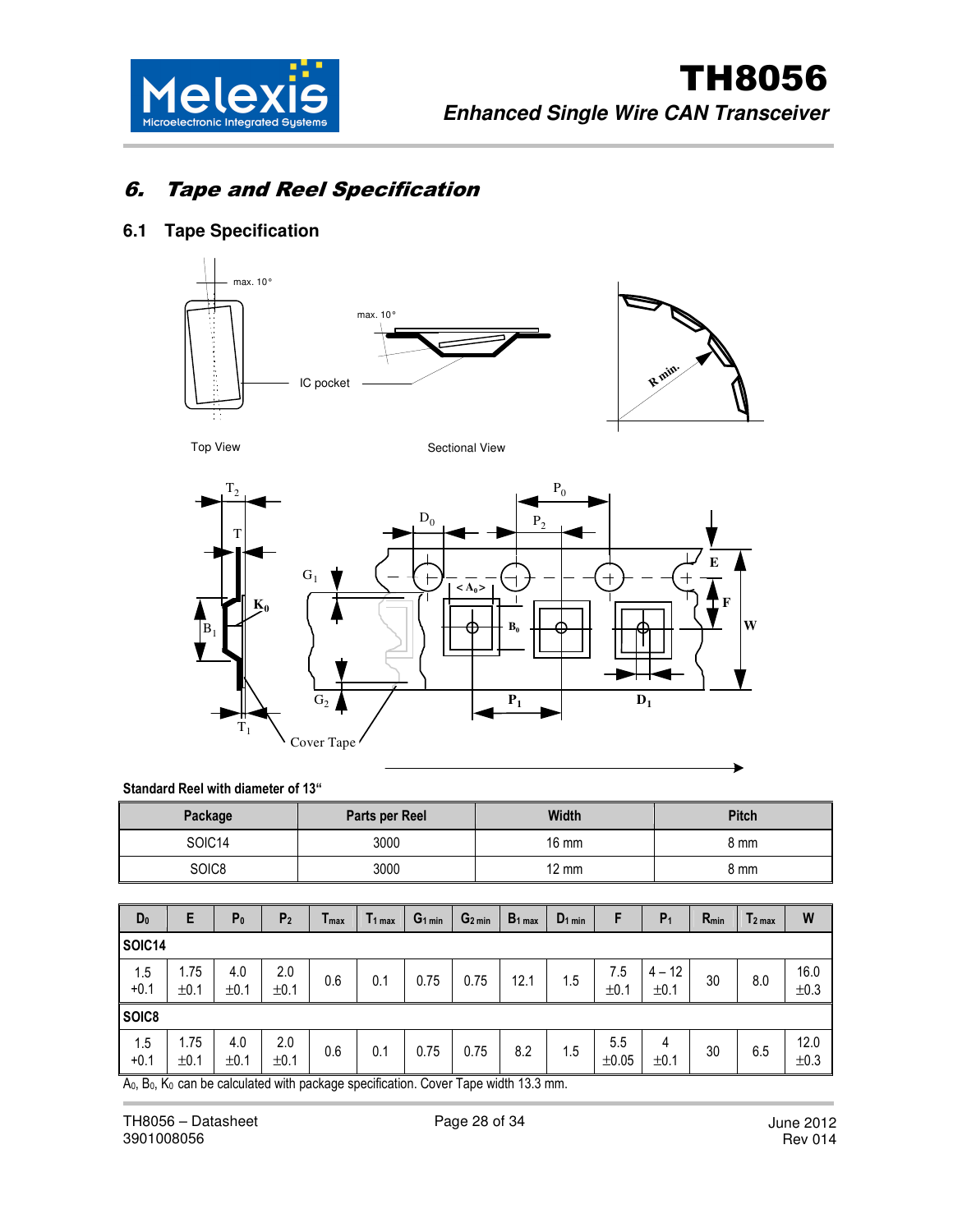

# **6.2 Reel Specification for SOIC14NB**



| Amax | D*            |                   | $D^*_{min}$  |
|------|---------------|-------------------|--------------|
| 330  | $2.0 \pm 0.5$ | $13.0 + 0.5/-0.2$ | י ∩ר<br>ZU.Z |

| Width of half reel | $N_{min}$ | W   | $W_2$ <sub>max</sub> |
|--------------------|-----------|-----|----------------------|
| 4 mm               | 100.0     | 4.4 |                      |
| 8 mm               | 100.0     | 8.4 | 44                   |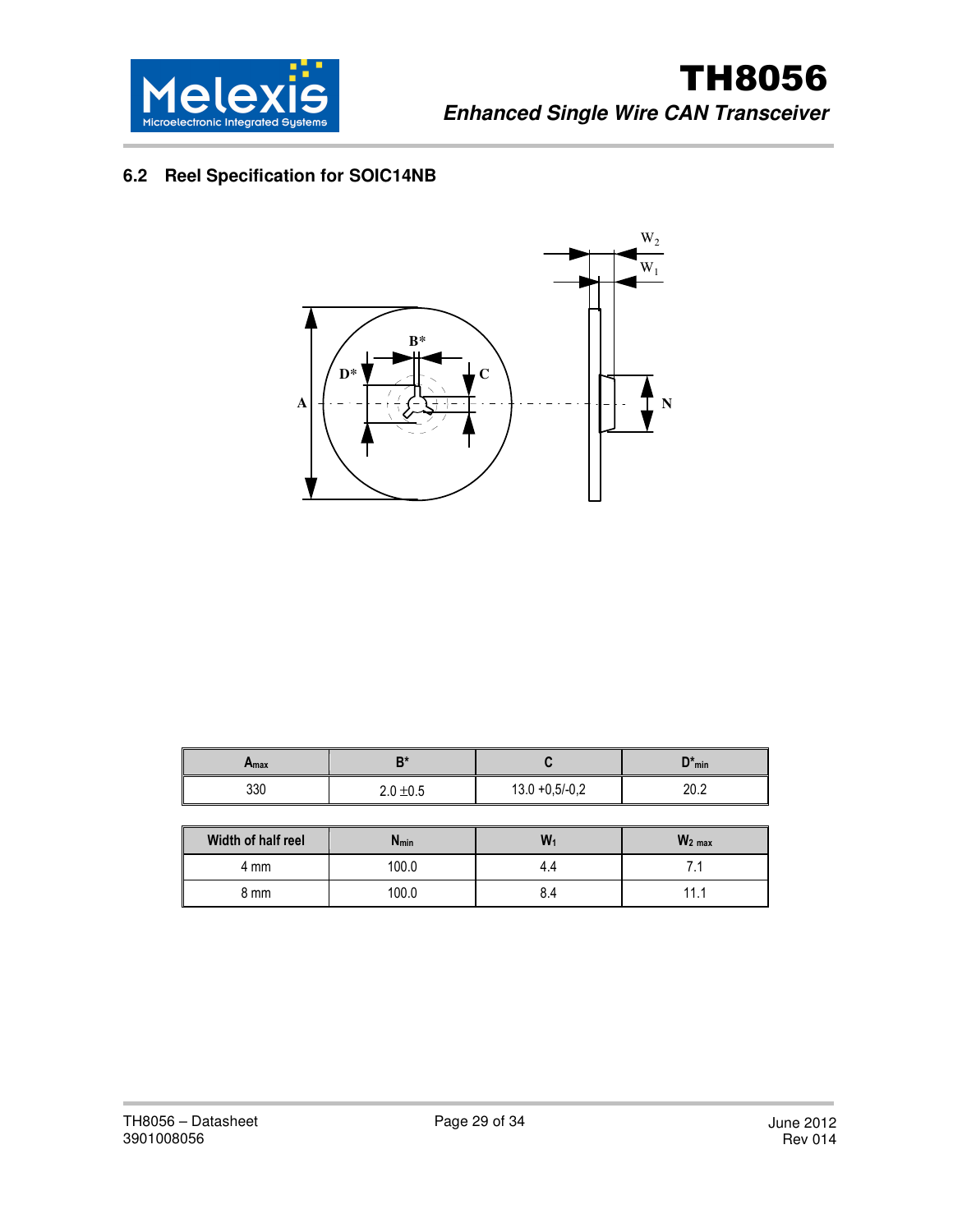

# 7. ESD/EMC Remarks

### **7.1 General Remarks**

Electronic semiconductor products are sensitive to Electro Static Discharge (ESD). Always observe Electro Static Discharge control procedures whenever handling semiconductor products.

### **7.2 ESD-Test**

The TH8056 is tested according to MIL883D (human body model).

### **7.3 EMC**

The test on EMC impacts is done according to ISO 7637-1 for power supply pins and ISO 7637-3 for dataand signal pins.

| <b>Testpulse</b> | <b>Condition</b>                                                                  | <b>Duration</b>       |
|------------------|-----------------------------------------------------------------------------------|-----------------------|
|                  | $t_1 = 5$ s / U <sub>s</sub> = -100 V / t <sub>D</sub> = 2 ms                     | 5000 pulses           |
| $\mathsf{I}$     | $t_1 = 0.5$ s / U <sub>s</sub> = 100 V / t <sub>D</sub> = 0.05 ms                 | 5000 pulses           |
| 3a/b             | $U_s$ = -200 V/ U <sub>s</sub> = 200 V<br>burst 100ns / 10 ms / 90 ms break       | 1h                    |
| $\Big $          | $R_i = 0.5 \Omega$ , t <sub>D</sub> = 400 ms<br>$t_r = 0.1$ ms / $U_P+U_S = 40$ V | 10 pulses every 1 min |

Power Supply pin VBAT, CANH, LOAD:

# **7.4 Latch Up Test**

The TH8056 is tested according to JESD78 (Class 2).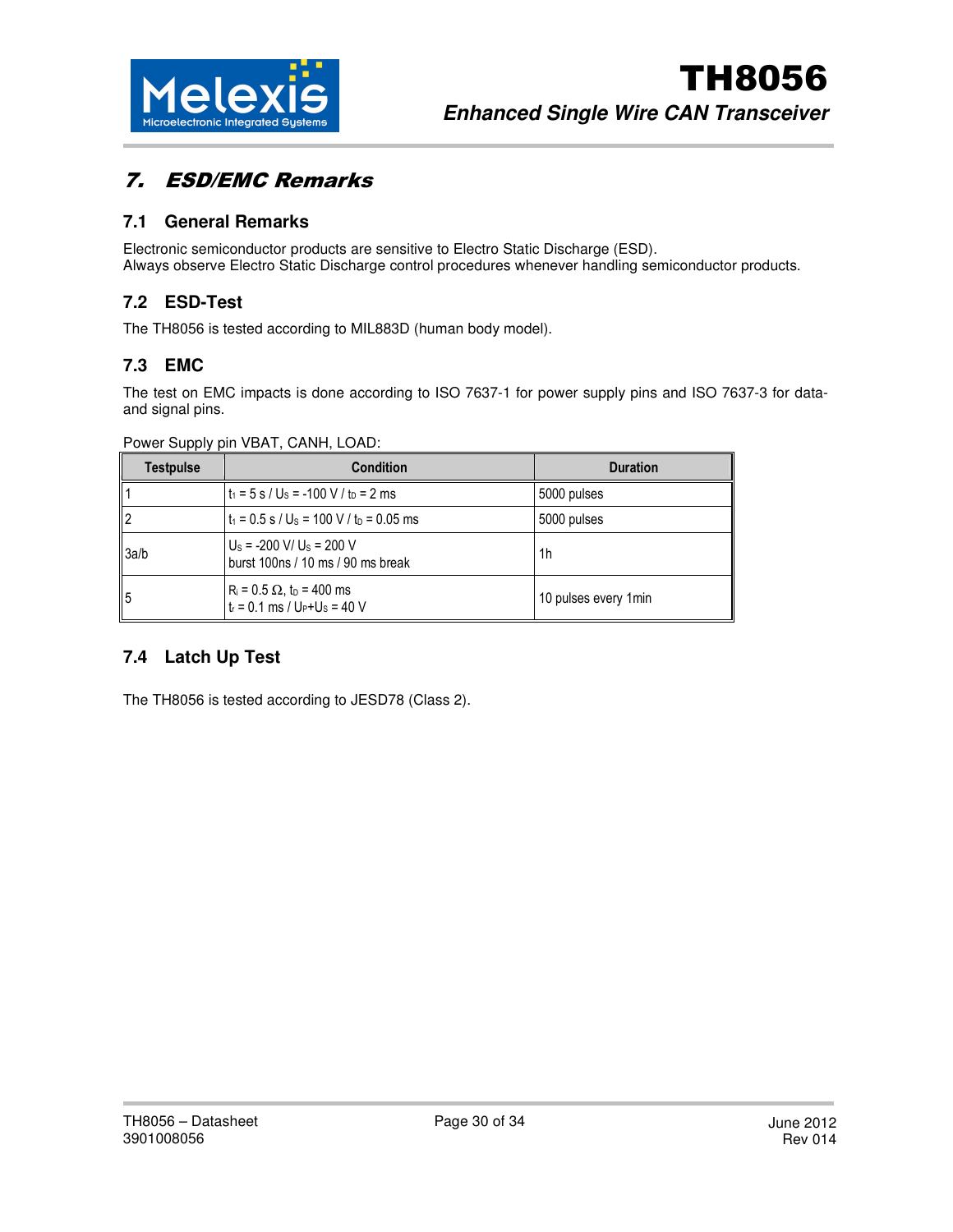

# 8. Revision History

| <b>Initial Release</b><br>001<br>001a<br>Added chapter revision history<br>March<br>2003<br>Error corrected within Figure 1 - Block Diagram<br>-<br>002<br>06/13/03<br>Pinout corrected within Figure 8 - Application Circuitry<br>$\overline{\phantom{0}}$<br>003<br>compatibility to GMW3089 Version 2.2<br>09/18/03<br>Static Characteristics modified according to GMW3089 V2.2<br>Dynamic Characteristics modified according to GMW3089 V2.2<br>Bus loading requirements modified according to GMW3089 V2.2<br>High-speed Mode added remark<br>V <sub>BAT</sub> input pin description changed<br>Add Tape and Reel Specification<br>Change of ESD/EMC Remarks<br>Changed application circuitry according to GMW3089 Rev.2.2<br>12/01/03<br>004<br>-<br>05/13/04<br>005<br>Change of chapter 9. Assembly Information<br>$\overline{\phantom{0}}$<br>006<br>06/14/04<br>Change of Order Code<br>-<br>007<br>Update of chapter "Features" with compatibility to GMW3089<br>24/06/04<br>-<br>V2.3 and very low leakage current during loss of ground | <b>Version</b> | <b>Changes</b> | <b>Remark</b> | <b>Date</b> |
|-------------------------------------------------------------------------------------------------------------------------------------------------------------------------------------------------------------------------------------------------------------------------------------------------------------------------------------------------------------------------------------------------------------------------------------------------------------------------------------------------------------------------------------------------------------------------------------------------------------------------------------------------------------------------------------------------------------------------------------------------------------------------------------------------------------------------------------------------------------------------------------------------------------------------------------------------------------------------------------------------------------------------------------------------------|----------------|----------------|---------------|-------------|
|                                                                                                                                                                                                                                                                                                                                                                                                                                                                                                                                                                                                                                                                                                                                                                                                                                                                                                                                                                                                                                                       |                |                |               | Sep. 2002   |
|                                                                                                                                                                                                                                                                                                                                                                                                                                                                                                                                                                                                                                                                                                                                                                                                                                                                                                                                                                                                                                                       |                |                |               |             |
|                                                                                                                                                                                                                                                                                                                                                                                                                                                                                                                                                                                                                                                                                                                                                                                                                                                                                                                                                                                                                                                       |                |                |               |             |
|                                                                                                                                                                                                                                                                                                                                                                                                                                                                                                                                                                                                                                                                                                                                                                                                                                                                                                                                                                                                                                                       |                |                |               |             |
|                                                                                                                                                                                                                                                                                                                                                                                                                                                                                                                                                                                                                                                                                                                                                                                                                                                                                                                                                                                                                                                       |                |                |               |             |
|                                                                                                                                                                                                                                                                                                                                                                                                                                                                                                                                                                                                                                                                                                                                                                                                                                                                                                                                                                                                                                                       |                |                |               |             |
|                                                                                                                                                                                                                                                                                                                                                                                                                                                                                                                                                                                                                                                                                                                                                                                                                                                                                                                                                                                                                                                       |                |                |               |             |
|                                                                                                                                                                                                                                                                                                                                                                                                                                                                                                                                                                                                                                                                                                                                                                                                                                                                                                                                                                                                                                                       |                |                |               |             |
|                                                                                                                                                                                                                                                                                                                                                                                                                                                                                                                                                                                                                                                                                                                                                                                                                                                                                                                                                                                                                                                       |                |                |               |             |
|                                                                                                                                                                                                                                                                                                                                                                                                                                                                                                                                                                                                                                                                                                                                                                                                                                                                                                                                                                                                                                                       |                |                |               |             |
|                                                                                                                                                                                                                                                                                                                                                                                                                                                                                                                                                                                                                                                                                                                                                                                                                                                                                                                                                                                                                                                       |                |                |               |             |
|                                                                                                                                                                                                                                                                                                                                                                                                                                                                                                                                                                                                                                                                                                                                                                                                                                                                                                                                                                                                                                                       |                |                |               |             |
|                                                                                                                                                                                                                                                                                                                                                                                                                                                                                                                                                                                                                                                                                                                                                                                                                                                                                                                                                                                                                                                       |                |                |               |             |
|                                                                                                                                                                                                                                                                                                                                                                                                                                                                                                                                                                                                                                                                                                                                                                                                                                                                                                                                                                                                                                                       |                |                |               |             |
|                                                                                                                                                                                                                                                                                                                                                                                                                                                                                                                                                                                                                                                                                                                                                                                                                                                                                                                                                                                                                                                       |                |                |               |             |
|                                                                                                                                                                                                                                                                                                                                                                                                                                                                                                                                                                                                                                                                                                                                                                                                                                                                                                                                                                                                                                                       |                |                |               |             |
| Update of chapter "Features" high voltage wake up mode                                                                                                                                                                                                                                                                                                                                                                                                                                                                                                                                                                                                                                                                                                                                                                                                                                                                                                                                                                                                |                |                |               |             |
| instead of high speed                                                                                                                                                                                                                                                                                                                                                                                                                                                                                                                                                                                                                                                                                                                                                                                                                                                                                                                                                                                                                                 |                |                |               |             |
| Change of "Static characteristics"<br>Supply current dominant                                                                                                                                                                                                                                                                                                                                                                                                                                                                                                                                                                                                                                                                                                                                                                                                                                                                                                                                                                                         |                |                |               |             |
| $\circ$<br>Transmit delay<br>$\circ$                                                                                                                                                                                                                                                                                                                                                                                                                                                                                                                                                                                                                                                                                                                                                                                                                                                                                                                                                                                                                  |                |                |               |             |
| Change of "Dynamic characteristics"                                                                                                                                                                                                                                                                                                                                                                                                                                                                                                                                                                                                                                                                                                                                                                                                                                                                                                                                                                                                                   |                |                |               |             |
| Input min pulse length<br>$\circ$                                                                                                                                                                                                                                                                                                                                                                                                                                                                                                                                                                                                                                                                                                                                                                                                                                                                                                                                                                                                                     |                |                |               |             |
| Condition for mode change from normal to standby,<br>$\circ$                                                                                                                                                                                                                                                                                                                                                                                                                                                                                                                                                                                                                                                                                                                                                                                                                                                                                                                                                                                          |                |                |               |             |
| standby to sleep and sleep to normal                                                                                                                                                                                                                                                                                                                                                                                                                                                                                                                                                                                                                                                                                                                                                                                                                                                                                                                                                                                                                  |                |                |               |             |
| Change of application circuitry acc. To GMW3089 V2.3 Spec.                                                                                                                                                                                                                                                                                                                                                                                                                                                                                                                                                                                                                                                                                                                                                                                                                                                                                                                                                                                            |                |                |               |             |
| 008<br>Change of "Static characteristics"<br>31/08/04                                                                                                                                                                                                                                                                                                                                                                                                                                                                                                                                                                                                                                                                                                                                                                                                                                                                                                                                                                                                 |                |                |               |             |
| Offset Wake-up Output High Voltage<br>$\circ$                                                                                                                                                                                                                                                                                                                                                                                                                                                                                                                                                                                                                                                                                                                                                                                                                                                                                                                                                                                                         |                |                |               |             |
| Mode pull down resistor<br>$\circ$                                                                                                                                                                                                                                                                                                                                                                                                                                                                                                                                                                                                                                                                                                                                                                                                                                                                                                                                                                                                                    |                |                |               |             |
| 009<br>15/04/05<br><b>Additional Package Version SOIC8</b>                                                                                                                                                                                                                                                                                                                                                                                                                                                                                                                                                                                                                                                                                                                                                                                                                                                                                                                                                                                            |                |                |               |             |
| Additional chapter "Power Dissipation"                                                                                                                                                                                                                                                                                                                                                                                                                                                                                                                                                                                                                                                                                                                                                                                                                                                                                                                                                                                                                |                |                |               |             |
| Adaption of sleep mode condition acc. To GMW3089 Rev. 2.4<br>21/03/06<br>010                                                                                                                                                                                                                                                                                                                                                                                                                                                                                                                                                                                                                                                                                                                                                                                                                                                                                                                                                                          |                |                |               |             |
| Change of ESD capability of CANH pin<br>Update of Assembly information                                                                                                                                                                                                                                                                                                                                                                                                                                                                                                                                                                                                                                                                                                                                                                                                                                                                                                                                                                                |                |                |               |             |
| 011<br>Change of Parameter "Input minumum pulse length at CANH"<br>08/12/06                                                                                                                                                                                                                                                                                                                                                                                                                                                                                                                                                                                                                                                                                                                                                                                                                                                                                                                                                                           |                |                |               |             |
| Change of "Short duration operating supply voltage"                                                                                                                                                                                                                                                                                                                                                                                                                                                                                                                                                                                                                                                                                                                                                                                                                                                                                                                                                                                                   |                |                |               |             |
| Change of "Receive Delay"                                                                                                                                                                                                                                                                                                                                                                                                                                                                                                                                                                                                                                                                                                                                                                                                                                                                                                                                                                                                                             |                |                |               |             |
| Change of "Low level input voltage" at TxD, Mode 0,1                                                                                                                                                                                                                                                                                                                                                                                                                                                                                                                                                                                                                                                                                                                                                                                                                                                                                                                                                                                                  |                |                |               |             |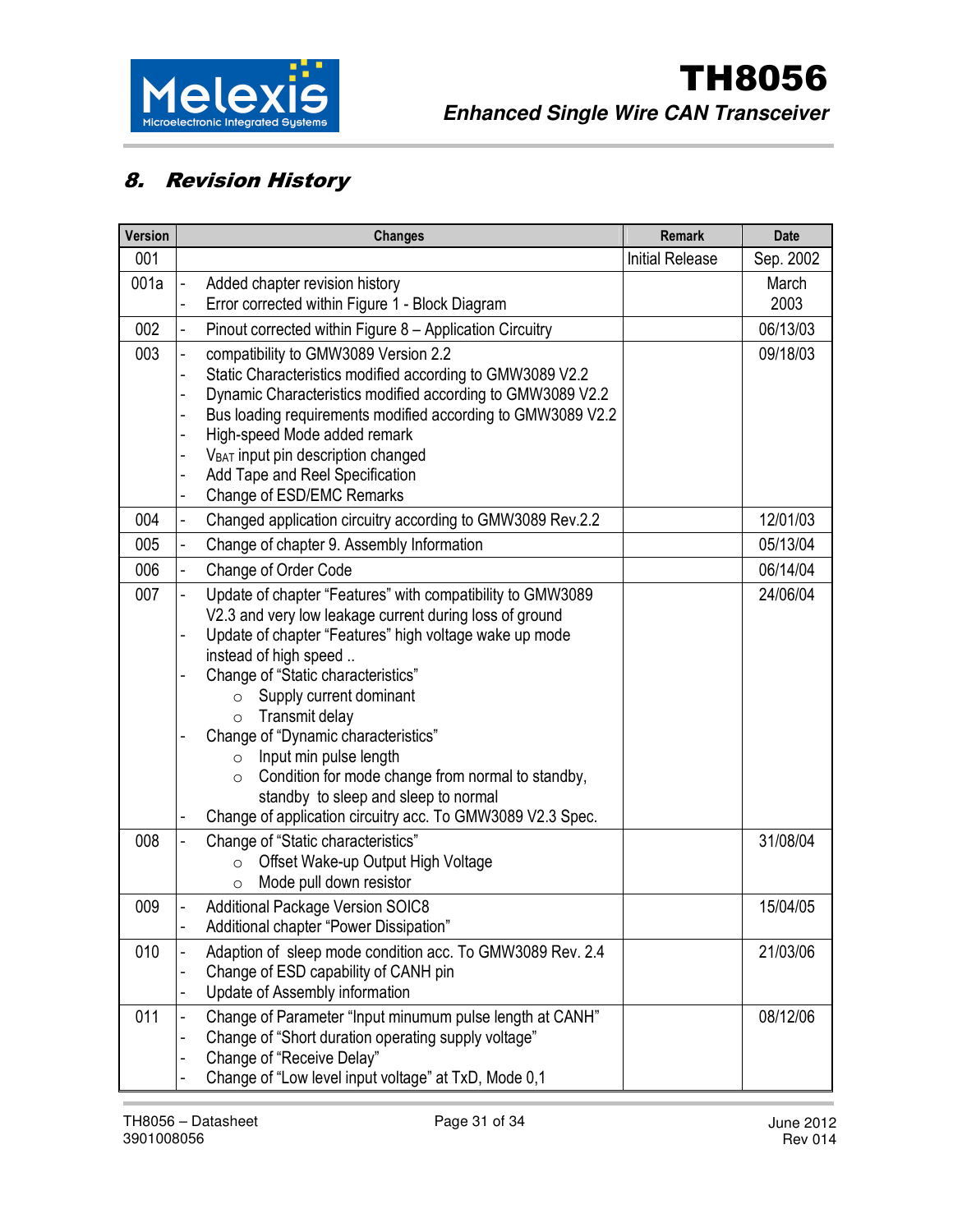

# TH8056 **Enhanced Single Wire CAN Transceiver**

| Version | <b>Changes</b>                                                                   | <b>Remark</b> | <b>Date</b> |
|---------|----------------------------------------------------------------------------------|---------------|-------------|
| 012     | Change of load pin definition to be compliant to GMW3089 2.4                     |               | 07/03/07    |
| 013     | Change of chapter 6.1 Tape Specification<br>Number of parts per reel<br>$\Omega$ |               | 09/11/10    |
| 014     | Logo, disclaimer, information regarding solderability, ordering<br>code          |               | 14/june/12  |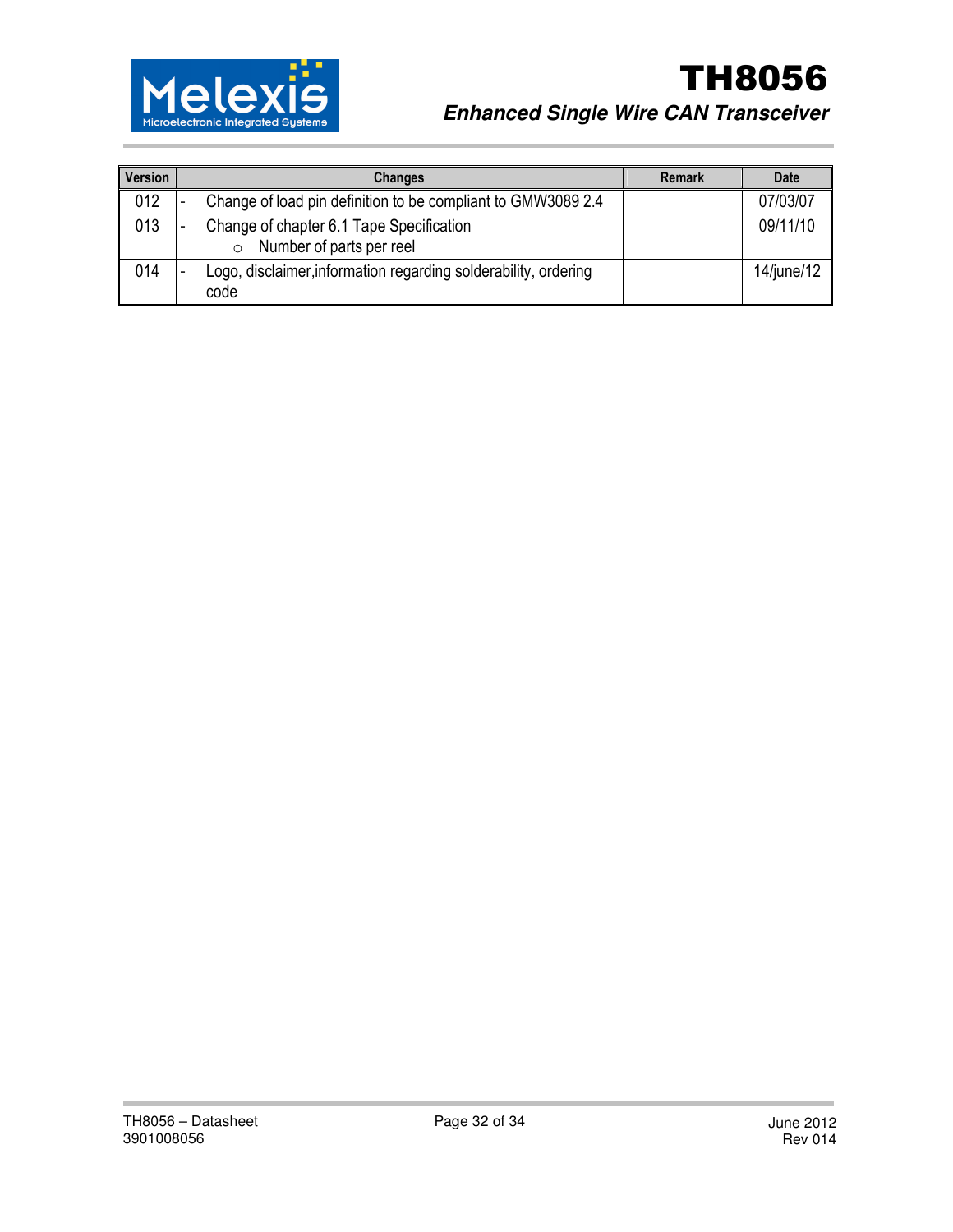

# **9. Standard information regarding manufacturability of Melexis products with different soldering processes**

Our products are classified and qualified regarding soldering technology, solderability and moisture sensitivity level according to following test methods:

#### **Reflow Soldering SMD's (Surface Mount Devices)**

- IPC/JEDEC J-STD-020 Moisture/Reflow Sensitivity Classification for Nonhermetic Solid State Surface Mount Devices (classification reflow profiles according to table 5-2)
- EIA/JEDEC JESD22-A113 Preconditioning of Nonhermetic Surface Mount Devices Prior to Reliability Testing (reflow profiles according to table 2)

#### Wave Soldering SMD's (Surface Mount Devices) and THD's (Through Hole Devices)

- EN60749-20
- Resistance of plastic- encapsulated SMD's to combined effect of moisture and soldering heat
- EIA/JEDEC JESD22-B106 and EN60749-15
	- Resistance to soldering temperature for through-hole mounted devices

#### **Iron Soldering THD's (Through Hole Devices)**

• EN60749-15 Resistance to soldering temperature for through-hole mounted devices

#### **Solderability SMD's (Surface Mount Devices) and THD's (Through Hole Devices)**

• EIA/JEDEC JESD22-B102 and EN60749-21 **Solderability** 

For all soldering technologies deviating from above mentioned standard conditions (regarding peak temperature, temperature gradient, temperature profile etc) additional classification and qualification tests have to be agreed upon with Melexis.

The application of Wave Soldering for SMD's is allowed only after consulting Melexis regarding assurance of adhesive strength between device and board.

Melexis is contributing to global environmental conservation by promoting **lead free** solutions. For more information on qualifications of **RoHS** compliant products (RoHS = European directive on the Restriction Of the use of certain Hazardous Substances) please visit the quality page on our website: http://www.melexis.com/quality.aspx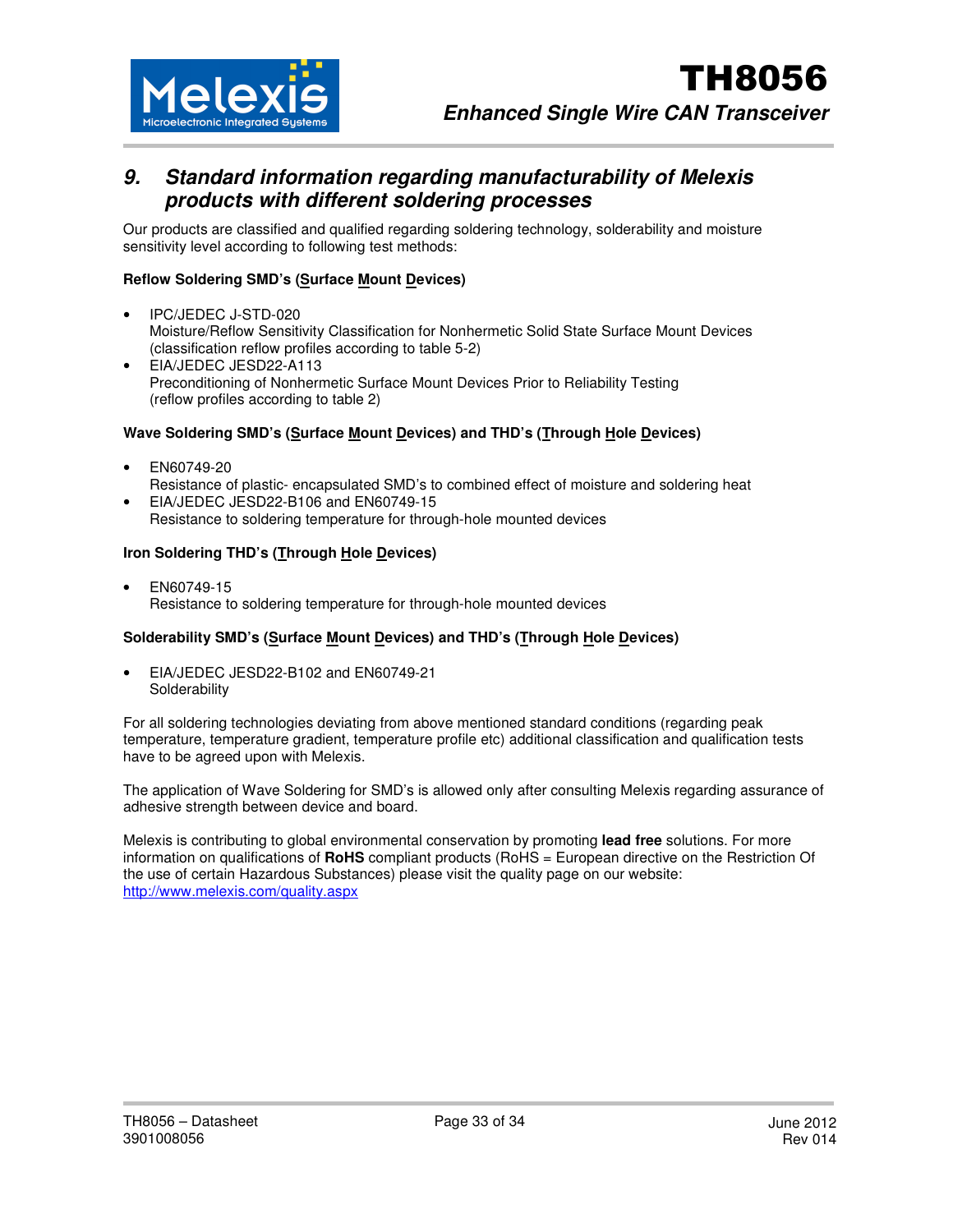

# 10. Disclaimer

Devices sold by Melexis are covered by the warranty and patent indemnification provisions appearing in its Term of Sale. Melexis makes no warranty, express, statutory, implied, or by description regarding the information set forth herein or regarding the freedom of the described devices from patent infringement. Melexis reserves the right to change specifications and prices at any time and without notice. Therefore, prior to designing this product into a system, it is necessary to check with Melexis for current information. This product is intended for use in normal commercial applications. Applications requiring extended temperature range, unusual environmental requirements, or high reliability applications, such as military, medical life-support or life-sustaining equipment are specifically not recommended without additional processing by Melexis for each application.

The information furnished by Melexis is believed to be correct and accurate. However, Melexis shall not be liable to recipient or any third party for any damages, including but not limited to personal injury, property damage, loss of profits, loss of use, interrupt of business or indirect, special incidental or consequential damages, of any kind, in connection with or arising out of the furnishing, performance or use of the technical data herein. No obligation or liability to recipient or any third party shall arise or flow out of Melexis' rendering of technical or other services.

© 2012 Melexis NV. All rights reserved.

For the latest version of this document, go to our website at **www.melexis.com** 

Or for additional information contact Melexis Direct:

Europe, Africa, Asia: America: Phone: +32 1367 0495 Phone: +1 248 306 5400 E-mail: sales\_europe@melexis.com E-mail: sales\_usa@melexis.com

ISO/TS 16949 and ISO14001 Certified